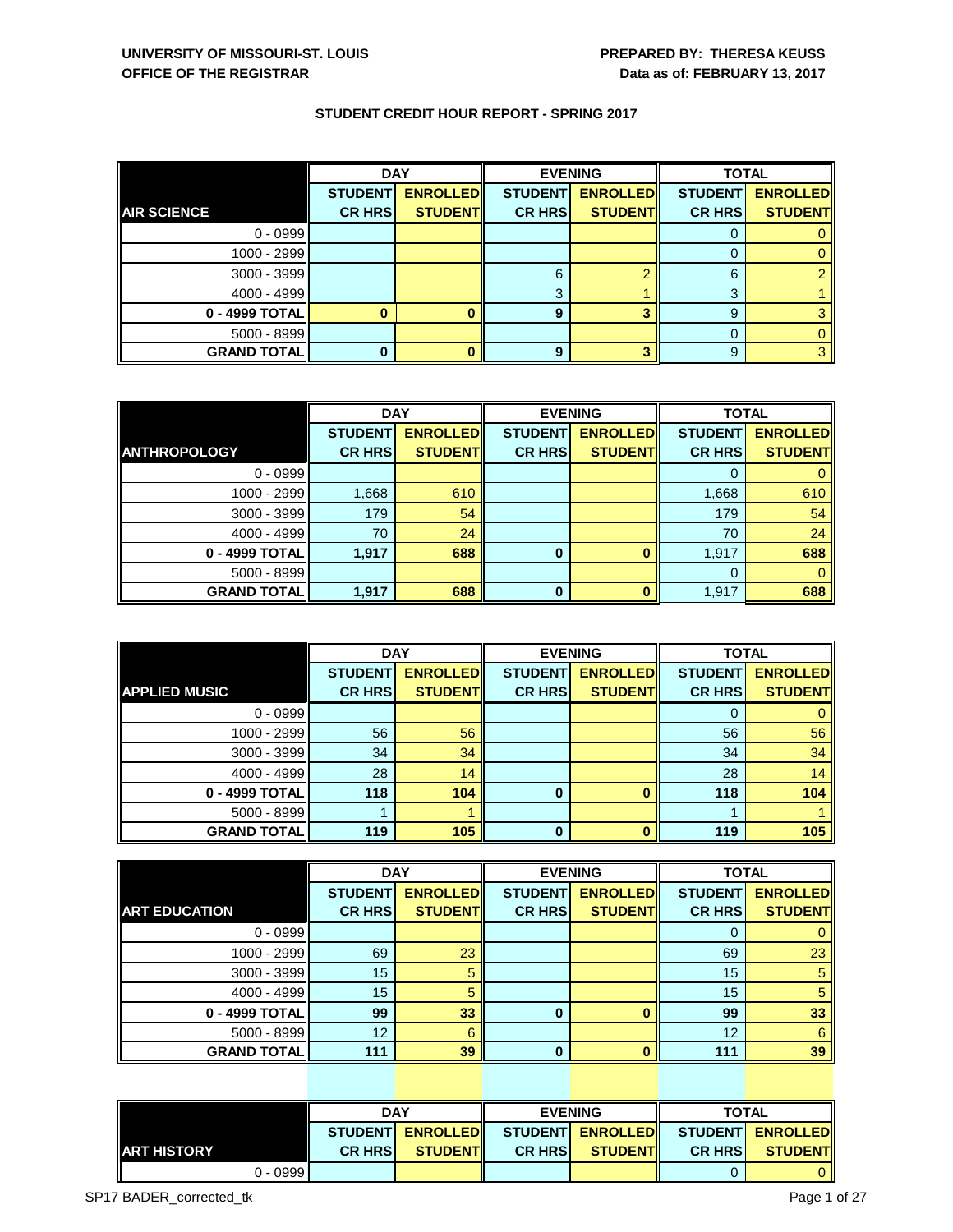# **UNIVERSITY OF MISSOURI-ST. LOUIS PREPARED BY: THERESA KEUSS OFFICE OF THE REGISTRAR DATA BY A SET A LOCAL THE REGISTRAR DATA BY A LOCAL THE PEBRUARY 13, 2017**

| $\mathbf I$<br>$1000 - 2999$ | 594 | 198 | 48 | 16 | 642 | 214 |
|------------------------------|-----|-----|----|----|-----|-----|
| $3000 - 3999$                | 63  | 21  |    |    | 63  | 21  |
| $4000 - 4999$                | 18  |     |    |    | 18  | 6.  |
| $0 - 4999$ TOTAL             | 675 | 225 | 48 |    | 723 | 241 |
| $5000 - 8999$                |     |     |    |    |     |     |
| <b>GRAND TOTAL</b>           | 675 | 225 | 48 |    | 723 | 241 |

|                    | <b>DAY</b>     |                 | <b>EVENING</b> |                 | <b>TOTAL</b>   |                 |
|--------------------|----------------|-----------------|----------------|-----------------|----------------|-----------------|
|                    | <b>STUDENT</b> | <b>ENROLLED</b> | <b>STUDENT</b> | <b>ENROLLED</b> | <b>STUDENT</b> | <b>ENROLLED</b> |
| <b>ASTRONOMY</b>   | <b>CR HRS</b>  | <b>STUDENT</b>  | <b>CR HRS</b>  | <b>STUDENT</b>  | <b>CR HRS</b>  | <b>STUDENT</b>  |
| $0 - 0999$         |                |                 |                |                 |                |                 |
| 1000 - 2999        | 207            | 69              |                |                 | 207            | 69              |
| $3000 - 3999$      |                |                 |                |                 | O              |                 |
| 4000 - 4999        | 36             | 12              |                |                 | 36             | 12              |
| 0 - 4999 TOTAL     | 243            | 81              | $\bf{0}$       |                 | 243            | 81              |
| $5000 - 8999$      |                |                 |                |                 |                |                 |
| <b>GRAND TOTAL</b> | 243            | 81              | $\bf{0}$       |                 | 243            | 81              |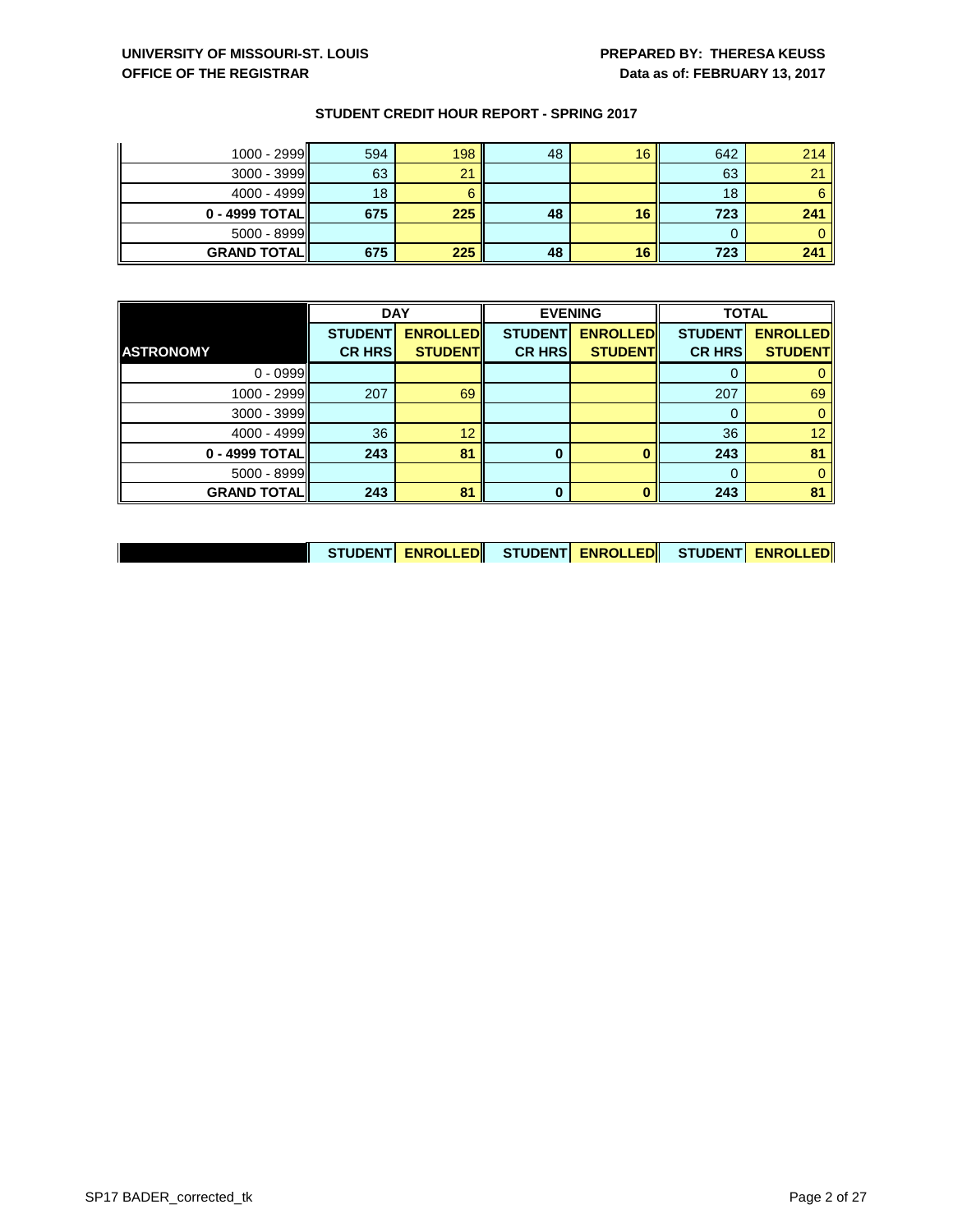| <b>ATMOSPHERIC SCIENCE</b> | <b>CR HRS</b> | <b>STUDENT</b> | <b>CR HRS</b> | <b>STUDENT</b> | <b>CR HRS</b> | <b>STUDENT</b> |
|----------------------------|---------------|----------------|---------------|----------------|---------------|----------------|
| $0 - 0999$                 |               |                |               |                |               |                |
| 1000 - 2999                |               |                |               |                |               |                |
| $3000 - 3999$              |               |                |               |                |               |                |
| $4000 - 4999$              |               |                |               |                |               |                |
| 0 - 4999 TOTAL             |               |                |               |                |               |                |
| $5000 - 8999$              |               |                |               |                |               |                |
| <b>GRAND TOTAL</b>         |               |                |               |                |               |                |

|                    | <b>DAY</b>     |                 | <b>EVENING</b> |                 | <b>TOTAL</b>   |                 |
|--------------------|----------------|-----------------|----------------|-----------------|----------------|-----------------|
|                    | <b>STUDENT</b> | <b>ENROLLED</b> | <b>STUDENT</b> | <b>ENROLLED</b> | <b>STUDENT</b> | <b>ENROLLED</b> |
| <b>BIOLOGY</b>     | <b>CR HRS</b>  | <b>STUDENT</b>  | <b>CR HRS</b>  | <b>STUDENT</b>  | <b>CR HRS</b>  | <b>STUDENT</b>  |
| $0 - 0999$         |                |                 |                |                 | 0              |                 |
| 1000 - 2999        | 2,476          | 723             | 198            | 60              | 2,674          | 783             |
| $3000 - 3999$      | 371            | 138             | 267            | 89              | 638            | 227             |
| $4000 - 4999$      | 676            | 268             | 79             | 28              | 755            | 296             |
| 0 - 4999 TOTAL     | 3,523          | 1,129           | 544            | 177             | 4,067          | 1,306           |
| $5000 - 8999$      | 427            | 163             |                |                 | 427            | 163             |
| <b>GRAND TOTAL</b> | 3,950          | 1,292           | 544            | 177             | 4,494          | 1,469           |

|                    |                | <b>DAY</b>      |                | <b>EVENING</b>  |                | <b>TOTAL</b>    |  |
|--------------------|----------------|-----------------|----------------|-----------------|----------------|-----------------|--|
|                    | <b>STUDENT</b> | <b>ENROLLED</b> | <b>STUDENT</b> | <b>ENROLLED</b> | <b>STUDENT</b> | <b>ENROLLED</b> |  |
| <b>CHEMISTRY</b>   | <b>CR HRS</b>  | <b>STUDENT</b>  | <b>CR HRS</b>  | <b>STUDENT</b>  | <b>CR HRS</b>  | <b>STUDENT</b>  |  |
| $0 - 0999$         |                |                 |                |                 | $\Omega$       | $\Omega$        |  |
| 1000 - 2999        | 1,260          | 353             | 430            | 130             | 1,690          | 483             |  |
| 3000 - 3999        | 88             | 45              | 150            | 50              | 238            | 95              |  |
| 4000 - 4999        | 111            | 60              | 172            | 59              | 283            | 119             |  |
| 0 - 4999 TOTAL     | 1,459          | 458             | 752            | 239             | 2,211          | 697             |  |
| 5000 - 8999        | 373            | 221             |                |                 | 373            | 221             |  |
| <b>GRAND TOTAL</b> | 1,832          | 679             | 752            | 239             | 2,584          | 918             |  |
|                    |                |                 |                |                 |                |                 |  |
|                    |                | <b>DAY</b>      |                | <b>EVENING</b>  | <b>TOTAL</b>   |                 |  |
|                    | <b>STUDENT</b> | <b>ENROLLED</b> | <b>STUDENT</b> | <b>ENROLLED</b> | <b>STUDENT</b> | <b>ENROLLED</b> |  |
| <b>STUDIES</b>     | <b>CR HRS</b>  | <b>STUDENT</b>  | <b>CR HRS</b>  | <b>STUDENT</b>  | <b>CR HRS</b>  | <b>STUDENT</b>  |  |
| $0 - 0999$         |                |                 |                |                 | $\mathbf 0$    | 0               |  |
| 1000 - 2999        |                |                 |                |                 | $\mathbf 0$    | $\mathbf 0$     |  |
| 3000 - 3999        | 21             | 7               |                |                 | 21             | 7               |  |
| 4000 - 4999        | 21             | 9               |                |                 | 21             | 9               |  |
| 0 - 4999 TOTAL     | 42             | 16              | $\bf{0}$       | $\bf{0}$        | 42             | 16              |  |
| 5000 - 8999        |                |                 |                |                 | $\Omega$       | $\Omega$        |  |
| <b>GRAND TOTAL</b> | 42             | 16              | $\bf{0}$       | $\bf{0}$        | 42             | 16              |  |

| <b>DAY</b>     |                |                 | <b>EVENING</b> |                 | <b>TOTAL</b>   |                 |
|----------------|----------------|-----------------|----------------|-----------------|----------------|-----------------|
|                | <b>STUDENT</b> | <b>ENROLLED</b> | <b>STUDENT</b> | <b>ENROLLED</b> | <b>STUDENT</b> | <b>ENROLLED</b> |
| <b>CHINESE</b> | <b>CR HRS</b>  | <b>STUDENTI</b> | <b>CR HRS</b>  | <b>STUDENT</b>  | <b>CR HRS</b>  | <b>STUDENT</b>  |
| $0 - 0999$     |                |                 |                |                 |                | 0.              |
| $1000 - 2999$  | 24             |                 |                |                 | 24             | 8.              |
| $3000 - 3999$  |                |                 |                |                 |                | 0               |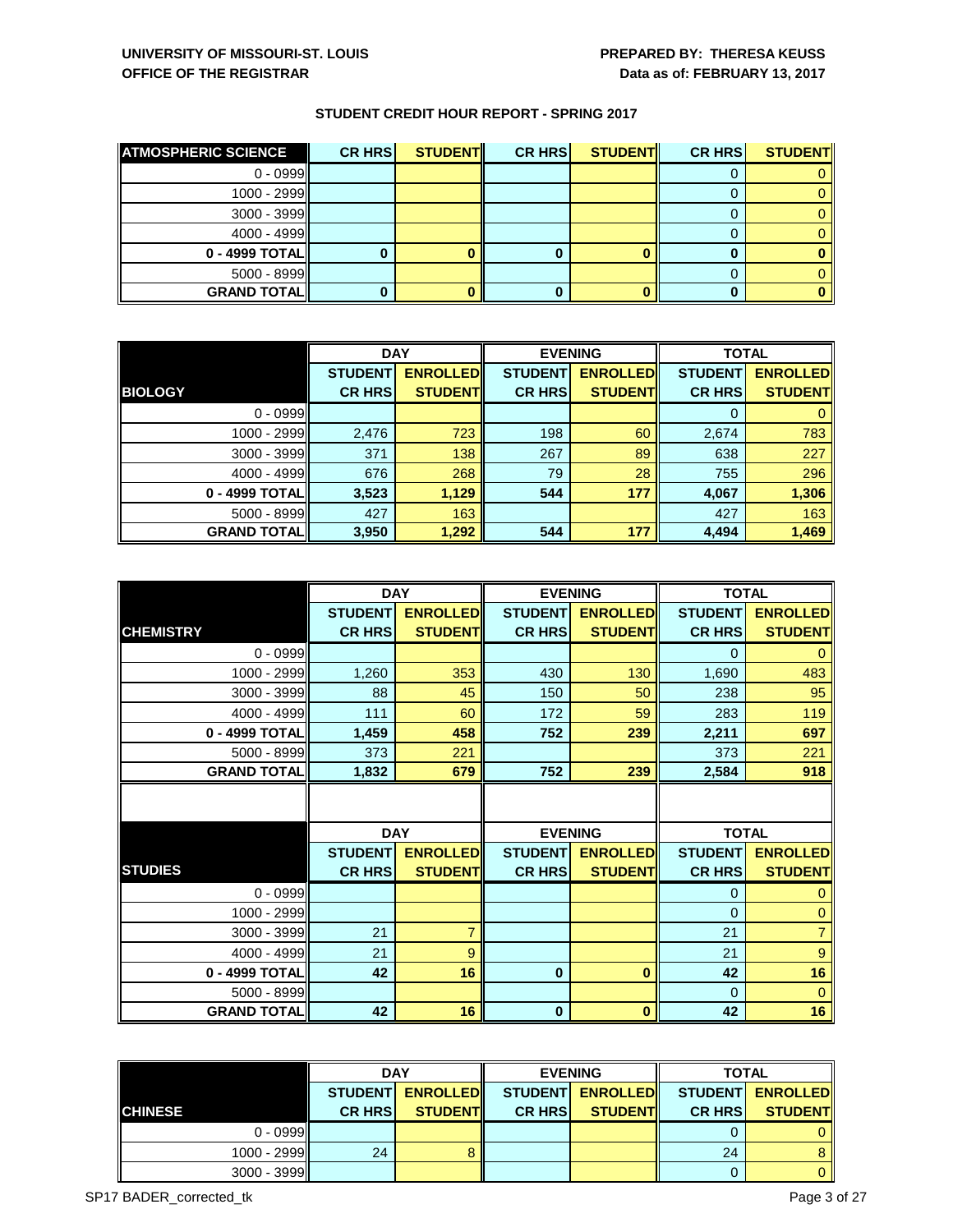| $4000 - 4999$      |    |  |    |  |
|--------------------|----|--|----|--|
| $0 - 4999$ TOTAL   | 24 |  | 24 |  |
| $5000 - 8999$      |    |  |    |  |
| <b>GRAND TOTAL</b> | 24 |  | 24 |  |

|                      | <b>DAY</b>     |                 |                | <b>EVENING</b>  |                | <b>TOTAL</b>    |  |
|----------------------|----------------|-----------------|----------------|-----------------|----------------|-----------------|--|
|                      | <b>STUDENT</b> | <b>ENROLLED</b> | <b>STUDENT</b> | <b>ENROLLED</b> | <b>STUDENT</b> | <b>ENROLLED</b> |  |
| <b>COMMUNICATION</b> | <b>CR HRS</b>  | <b>STUDENT</b>  | <b>CR HRS</b>  | <b>STUDENT</b>  | <b>CR HRS</b>  | <b>STUDENT</b>  |  |
| $0 - 0999$           |                |                 |                |                 |                |                 |  |
| $1000 - 2999$        | 1,916          | 636             | 24             | 8               | 1,940          | 644             |  |
| $3000 - 3999$        | 1,005          | 335             |                |                 | 1,005          | 335             |  |
| $4000 - 4999$        | 125            | 33              |                |                 | 125            | 33              |  |
| $0 - 4999$ TOTAL     | 3,046          | 1,004           | 24             | 8               | 3,070          | 1,012           |  |
| $5000 - 8999$        | 60             | 20              |                |                 | 60             | 20              |  |
| <b>GRAND TOTAL</b>   | 3,106          | 1,024           | 24             | 8               | 3,130          | 1,032           |  |

|                         | <b>DAY</b>     |                 | <b>EVENING</b> |                 | <b>TOTAL</b>   |                 |
|-------------------------|----------------|-----------------|----------------|-----------------|----------------|-----------------|
|                         | <b>STUDENT</b> | <b>ENROLLED</b> | <b>STUDENT</b> | <b>ENROLLED</b> | <b>STUDENT</b> | <b>ENROLLED</b> |
| <b>COMPUTER SCIENCE</b> | <b>CR HRS</b>  | <b>STUDENT</b>  | <b>CR HRS</b>  | <b>STUDENT</b>  | <b>CR HRS</b>  | <b>STUDENT</b>  |
| $0 - 0999$              |                |                 |                |                 | 0              |                 |
| $1000 - 2999$           | 1,062          | 354             | 147            | 49              | 1,209          | 403             |
| $3000 - 3999$           | 207            | 69              | 39             | 13              | 246            | 82              |
| $4000 - 4999$           | 561            | 187             | 636            | 212             | 1,197          | 399             |
| 0 - 4999 TOTAL          | 1,830          | 610             | 822            | 274             | 2,652          | 884             |
| $5000 - 8999$           | 280            | 94              |                |                 | 280            | 94              |
| <b>GRAND TOTAL</b>      | 2,110          | 704             | 822            | 274             | 2,932          | 978             |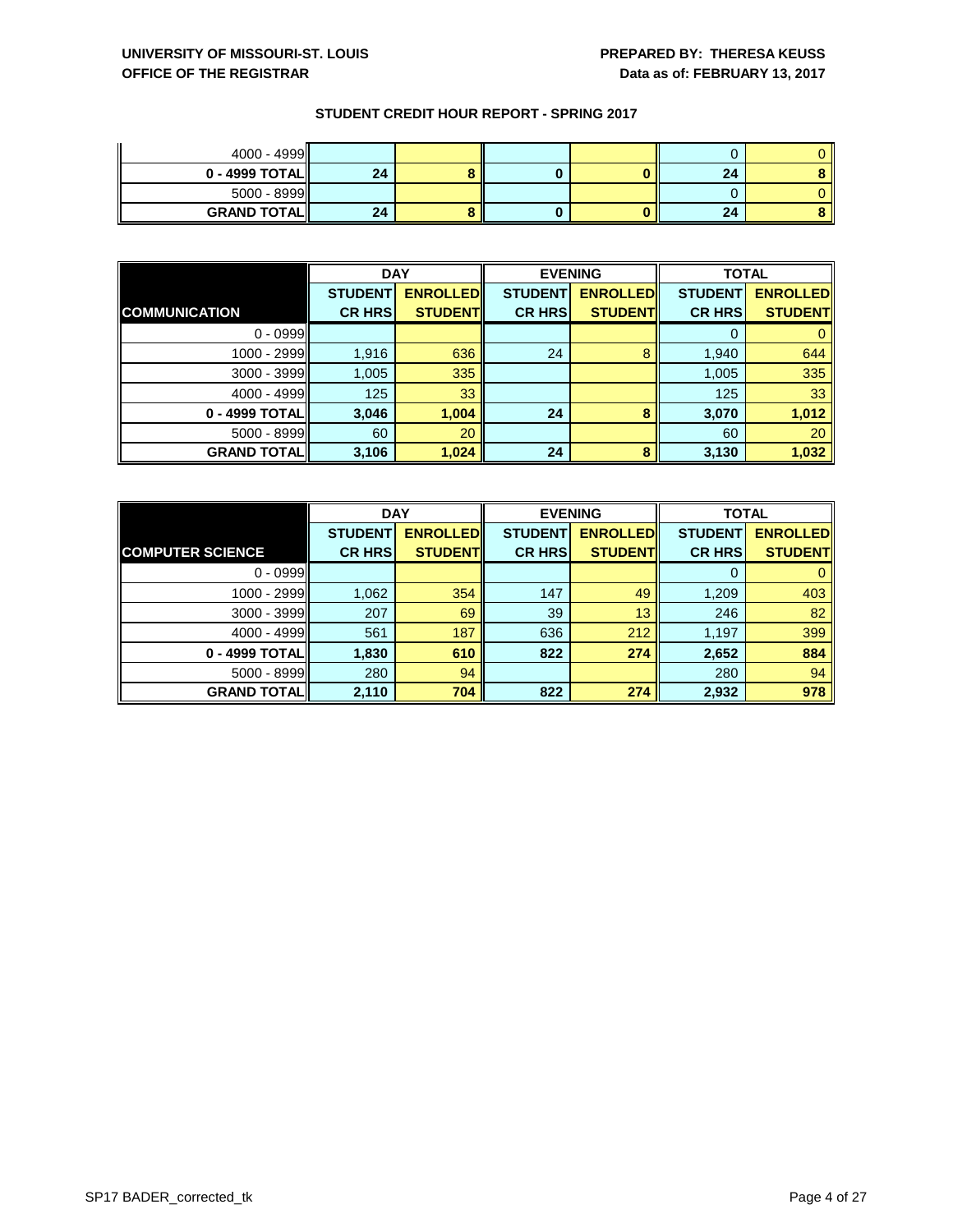|                         | <b>DAY</b>     |                 |                | <b>EVENING</b>  |                | <b>TOTAL</b>    |  |
|-------------------------|----------------|-----------------|----------------|-----------------|----------------|-----------------|--|
|                         | <b>STUDENT</b> | <b>ENROLLED</b> | <b>STUDENT</b> | <b>ENROLLED</b> | <b>STUDENT</b> | <b>ENROLLED</b> |  |
| <b>CRIMINAL JUSTICE</b> | <b>CR HRS</b>  | <b>STUDENT</b>  | <b>CR HRS</b>  | <b>STUDENT</b>  | <b>CR HRS</b>  | <b>STUDENT</b>  |  |
| $0 - 0999$              |                |                 |                |                 |                |                 |  |
| $1000 - 2999$           | 1,854          | 601             |                |                 | 1,854          | 601             |  |
| $3000 - 3999$           | 397            | 131             |                |                 | 397            | 131             |  |
| $4000 - 4999$           | 609            | 203             |                |                 | 609            | 203             |  |
| 0 - 4999 TOTAL          | 2,860          | 935             | $\bf{0}$       |                 | 2,860          | 935             |  |
| $5000 - 8999$           | 271            | 97              |                |                 | 271            | 97              |  |
| <b>GRAND TOTAL</b>      | 3,131          | 1,032           | 0              |                 | 3,131          | 1,032           |  |

|                      | <b>DAY</b>     |                 | <b>EVENING</b> |                 | <b>TOTAL</b>   |                 |
|----------------------|----------------|-----------------|----------------|-----------------|----------------|-----------------|
|                      | <b>STUDENT</b> | <b>ENROLLED</b> | <b>STUDENT</b> | <b>ENROLLED</b> | <b>STUDENT</b> | <b>ENROLLED</b> |
| <b>ECONOMICS</b>     | <b>CR HRS</b>  | <b>STUDENT</b>  | <b>CR HRS</b>  | <b>STUDENT</b>  | <b>CR HRS</b>  | <b>STUDENT</b>  |
| $0 - 0999$           |                |                 |                |                 |                |                 |
| 1000 - 2999          | 1,482          | 494             | 39             | 13              | 1,521          | 507             |
| 3000 - 3999          | 414            | 138             |                |                 | 414            | 138             |
| 4000 - 4999          | 121            | 33              | 96             | 32              | 217            | 65              |
| 0 - 4999 TOTAL       | 2,017          | 665             | 135            | 45              | 2,152          | 710             |
| $5000 - 8999$        | 59             | 21              |                |                 | 59             | 21              |
| <b>GRAND TOTAL  </b> | 2,076          | 686             | 135            | 45              | 2,211          | 731             |

|                     | <b>DAY</b>     |                 |                | <b>EVENING</b>  |                | <b>TOTAL</b>    |  |
|---------------------|----------------|-----------------|----------------|-----------------|----------------|-----------------|--|
|                     | <b>STUDENT</b> | <b>ENROLLED</b> | <b>STUDENT</b> | <b>ENROLLED</b> | <b>STUDENT</b> | <b>ENROLLED</b> |  |
| <b>ENGLISH</b>      | <b>CR HRS</b>  | <b>STUDENT</b>  | <b>CR HRS</b>  | <b>STUDENT</b>  | <b>CR HRS</b>  | <b>STUDENT</b>  |  |
| $0 - 0999$          |                |                 |                |                 | O              | 0               |  |
| $1000 - 2999$       | 1,260          | 420             |                |                 | 1,260          | 420             |  |
| $3000 - 3999$       | 2,794          | 932             | 111            | 37              | 2,905          | 969             |  |
| $4000 - 4999$       | 468            | 156             |                |                 | 468            | 156             |  |
| 0 - 4999 TOTAL      | 4,522          | 1,508           | 111            | 37              | 4,633          | 1,545           |  |
| $5000 - 8999$       | 348            | 116             |                |                 | 348            | 116             |  |
| <b>GRAND TOTALI</b> | 4,870          | 1,624           | 111            | 37              | 4,981          | 1,661           |  |

|                             | <b>DAY</b>     |                 |                | <b>EVENING</b>  | <b>TOTAL</b>   |                 |
|-----------------------------|----------------|-----------------|----------------|-----------------|----------------|-----------------|
| <b>ENGLISH FOR ACADEMIC</b> | <b>STUDENT</b> | <b>ENROLLED</b> | <b>STUDENT</b> | <b>ENROLLED</b> | <b>STUDENT</b> | <b>ENROLLED</b> |
| <b>PURPOSES</b>             | <b>CR HRS</b>  | <b>STUDENT</b>  | <b>CR HRS</b>  | <b>STUDENT</b>  | <b>CR HRS</b>  | <b>STUDENT</b>  |
| $0 - 0999$                  |                |                 |                |                 | U              | 0               |
| $1000 - 2999$               |                |                 |                |                 |                | $\mathbf{0}$    |
| $3000 - 3999$               | 57             | 19              |                |                 | 57             | 19              |
| $4000 - 4999$               | 204            | 68              |                |                 | 204            | 68              |
| 0 - 4999 TOTAL              | 261            | 87              | $\mathbf{0}$   |                 | 261            | 87              |
| $5000 - 8999$               |                |                 |                |                 | 0              | $\mathbf{0}$    |
| <b>GRAND TOTAL</b>          | 261            | 87              | $\bf{0}$       |                 | 261            | 87              |

|                     |            | <b>DAY</b>      |                 | <b>EVENING</b> |                 | <b>TOTAL</b>                      |                |
|---------------------|------------|-----------------|-----------------|----------------|-----------------|-----------------------------------|----------------|
| <b>IENSEMBLE</b>    |            | <b>STUDENTI</b> | <b>ENROLLED</b> |                |                 | STUDENT ENROLLED STUDENT ENROLLED |                |
| <b>IPERFORMANCE</b> |            | <b>CR HRSI</b>  | <b>STUDENTI</b> | <b>CR HRSI</b> | <b>STUDENTI</b> | <b>CR HRSI</b>                    | <b>STUDENT</b> |
|                     | 0 - 0999ll |                 |                 |                |                 |                                   |                |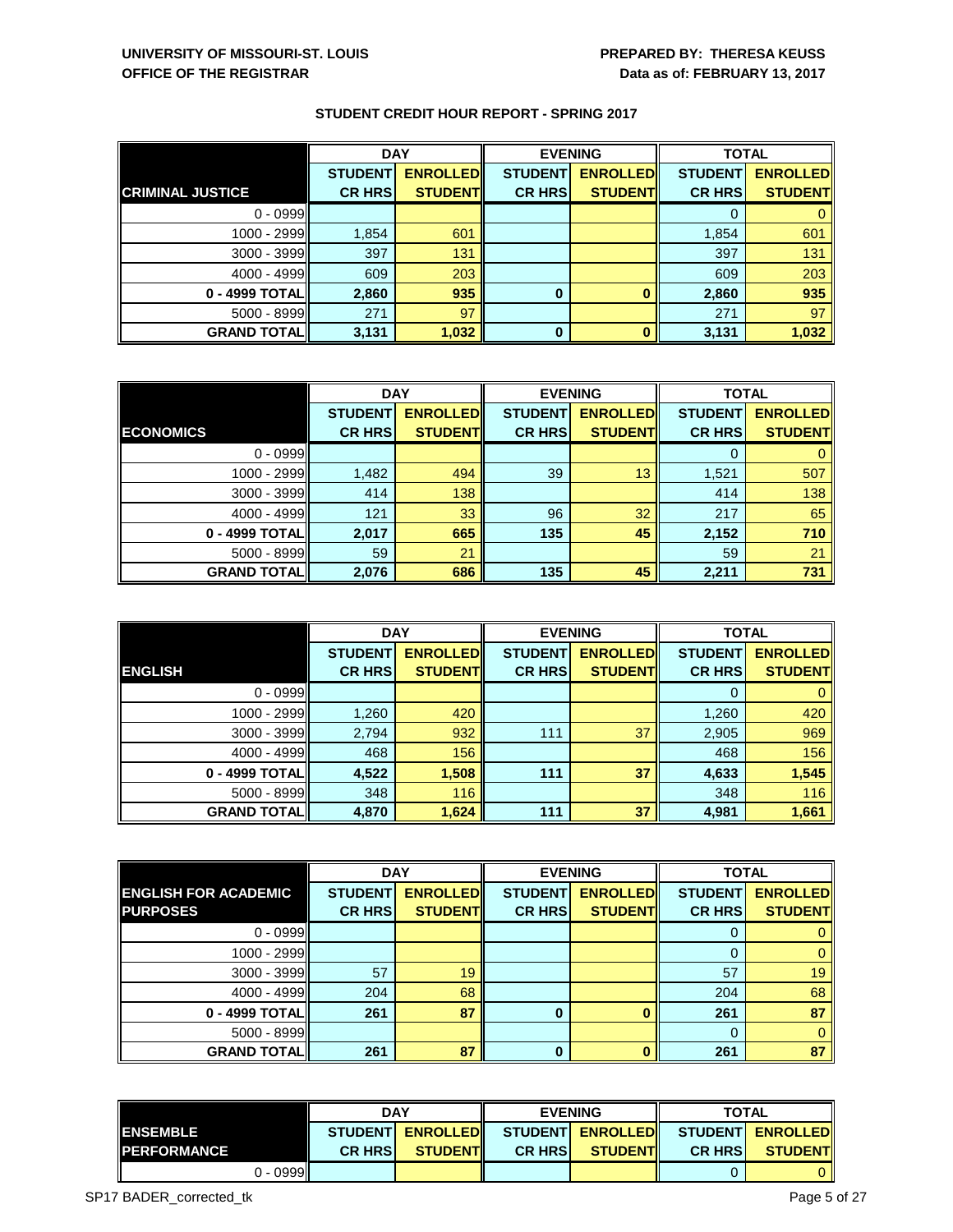| $1000 - 2999$      | 243 | 243 |   | 243 | 243 |
|--------------------|-----|-----|---|-----|-----|
| $3000 - 3999$      |     |     |   |     |     |
| $4000 - 4999$      |     |     |   | 6   |     |
| $0 - 4999$ TOTAL   | 249 | 249 | u | 249 | 249 |
| $5000 - 8999$      |     |     |   |     |     |
| <b>GRAND TOTAL</b> | 249 | 249 |   | 249 | 249 |
|                    |     |     |   |     |     |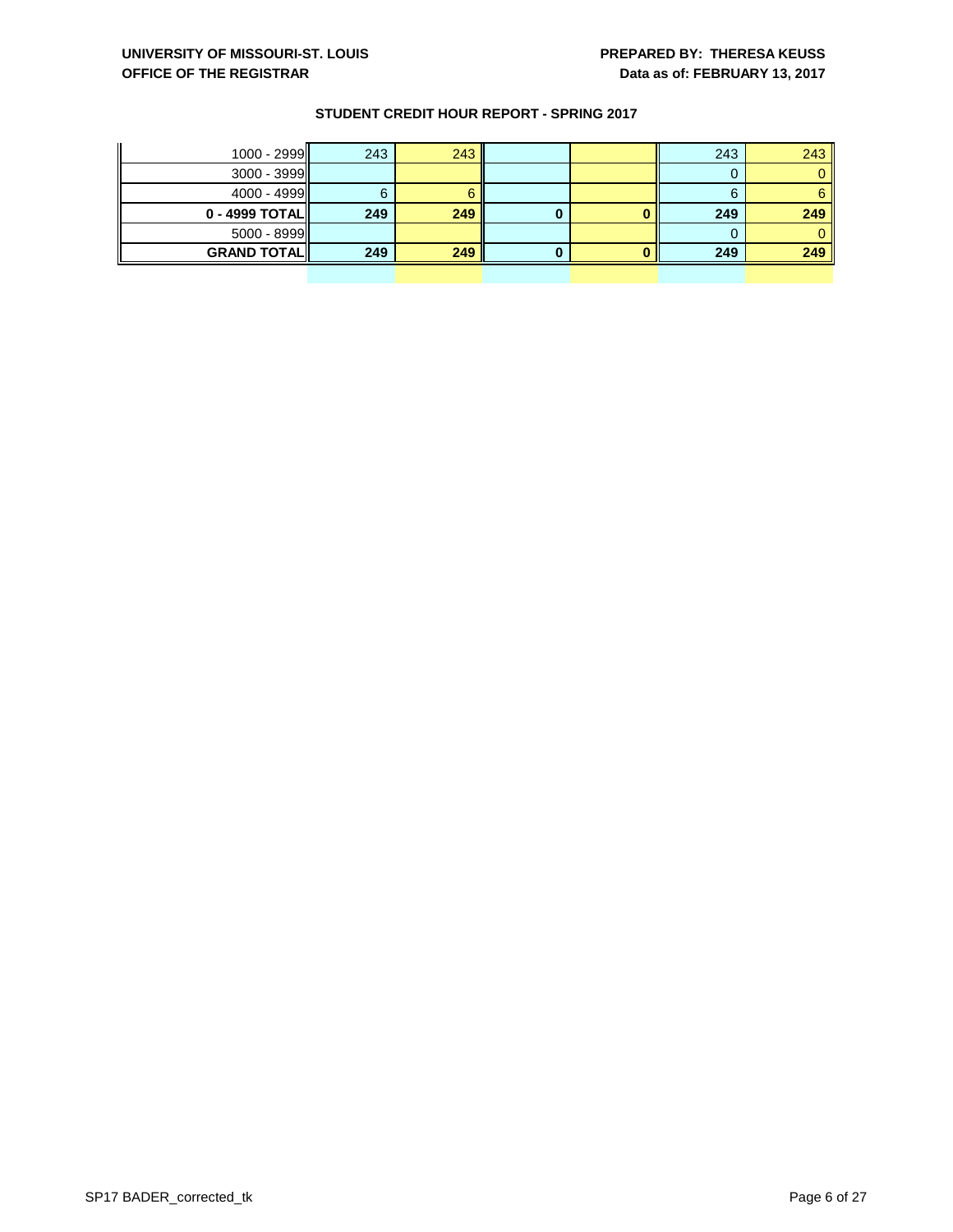|                         | <b>DAY</b>     |                 |                | <b>EVENING</b>  |                | <b>TOTAL</b>    |  |
|-------------------------|----------------|-----------------|----------------|-----------------|----------------|-----------------|--|
|                         | <b>STUDENT</b> | <b>ENROLLED</b> | <b>STUDENT</b> | <b>ENROLLED</b> | <b>STUDENT</b> | <b>ENROLLED</b> |  |
| <b>FOREIGN LANGUAGE</b> | <b>CR HRS</b>  | <b>STUDENT</b>  | <b>CR HRS</b>  | <b>STUDENT</b>  | <b>CR HRS</b>  | <b>STUDENT</b>  |  |
| $0 - 0999$              |                |                 |                |                 |                |                 |  |
| 1000 - 2999             | 60             | 21              |                |                 | 60             | 21              |  |
| $3000 - 3999$           |                |                 |                |                 |                |                 |  |
| 4000 - 4999             | $\overline{4}$ |                 |                |                 | 4              |                 |  |
| 0 - 4999 TOTAL          | 64             | 23              | 0              |                 | 64             | 23              |  |
| 5000 - 8999             |                |                 |                |                 |                |                 |  |
| <b>GRAND TOTAL</b>      | 64             | 23              | 0              |                 | 64             | 23              |  |

|                    | <b>DAY</b>     |                 |                | <b>EVENING</b>  | <b>TOTAL</b>   |                 |
|--------------------|----------------|-----------------|----------------|-----------------|----------------|-----------------|
|                    | <b>STUDENT</b> | <b>ENROLLED</b> | <b>STUDENT</b> | <b>ENROLLED</b> | <b>STUDENT</b> | <b>ENROLLED</b> |
| <b>FRENCH</b>      | <b>CR HRS</b>  | <b>STUDENT</b>  | <b>CR HRS</b>  | <b>STUDENT</b>  | <b>CR HRS</b>  | <b>STUDENT</b>  |
| $0 - 0999$         |                |                 |                |                 |                |                 |
| 1000 - 2999        | 342            | 84              |                |                 | 342            | 84              |
| $3000 - 3999$      | 45             | 15              |                |                 | 45             | 15              |
| 4000 - 4999        | 18             | 6               |                |                 | 18             | 6               |
| 0 - 4999 TOTAL     | 405            | 105             | $\bf{0}$       |                 | 405            | 105             |
| 5000 - 8999        | 6              |                 |                |                 | 6              |                 |
| <b>GRAND TOTAL</b> | 411            | 107             | $\bf{0}$       |                 | 411            | 107             |

|                    | <b>DAY</b>     |                 | <b>EVENING</b> |                 | <b>TOTAL</b>   |                 |
|--------------------|----------------|-----------------|----------------|-----------------|----------------|-----------------|
|                    | <b>STUDENT</b> | <b>ENROLLED</b> | <b>STUDENT</b> | <b>ENROLLED</b> | <b>STUDENT</b> | <b>ENROLLED</b> |
| <b>GEOGRAPHY</b>   | <b>CR HRS</b>  | <b>STUDENT</b>  | <b>CR HRS</b>  | <b>STUDENT</b>  | <b>CR HRS</b>  | <b>STUDENT</b>  |
| $0 - 0999$         |                |                 |                |                 | 0              |                 |
| 1000 - 2999        |                |                 |                |                 | 0              |                 |
| 3000 - 3999        |                |                 |                |                 | O              |                 |
| 4000 - 4999        |                |                 |                |                 | 0              |                 |
| 0 - 4999 TOTAL     | 0              |                 | $\bf{0}$       |                 | 0              |                 |
| $5000 - 8999$      |                |                 |                |                 | 0              |                 |
| <b>GRAND TOTAL</b> | 0              |                 | $\Omega$       |                 | 0              |                 |

|                    | <b>DAY</b>     |                 |                | <b>EVENING</b>  | <b>TOTAL</b>   |                 |
|--------------------|----------------|-----------------|----------------|-----------------|----------------|-----------------|
|                    | <b>STUDENT</b> | <b>ENROLLED</b> | <b>STUDENT</b> | <b>ENROLLED</b> | <b>STUDENT</b> | <b>ENROLLED</b> |
| <b>GEOLOGY</b>     | <b>CR HRS</b>  | <b>STUDENT</b>  | <b>CR HRS</b>  | <b>STUDENT</b>  | <b>CR HRS</b>  | <b>STUDENT</b>  |
| $0 - 0999$         |                |                 |                |                 | 0              | $\overline{0}$  |
| $1000 - 2999$      | 434            | 138             | 57             | 17              | 491            | 155             |
| $3000 - 3999$      |                |                 |                |                 | 0              | $\mathbf{0}$    |
| 4000 - 4999        |                |                 |                |                 | 0              | $\mathbf{0}$    |
| $0 - 4999$ TOTAL   | 434            | 138             | 57             | 17              | 491            | 155             |
| $5000 - 8999$      |                |                 |                |                 | 0              | $\mathbf{0}$    |
| <b>GRAND TOTAL</b> | 434            | 138             | 57             | 17              | 491            | 155             |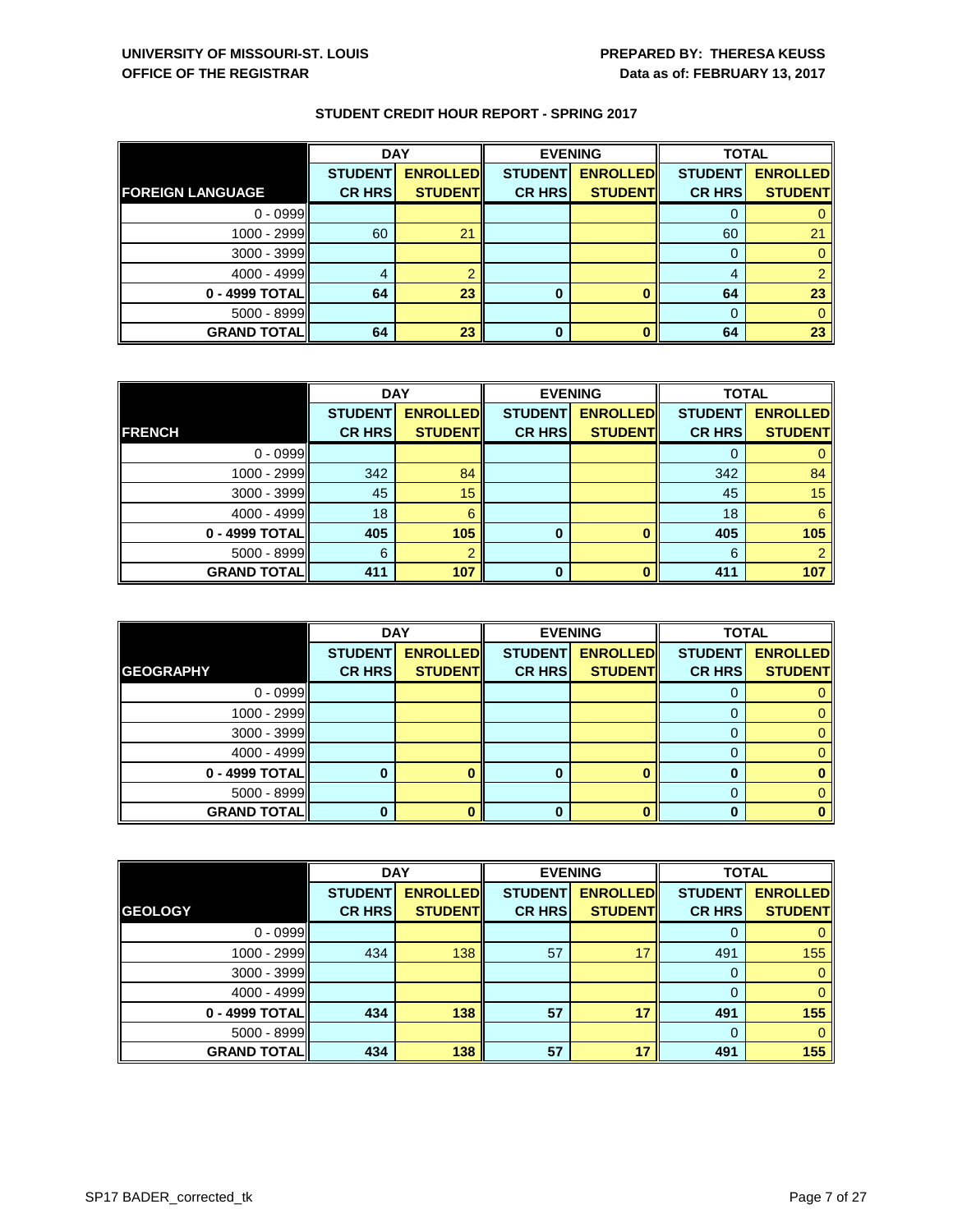|                    | <b>DAY</b>     |                 |                | <b>EVENING</b>  | <b>TOTAL</b>   |                 |
|--------------------|----------------|-----------------|----------------|-----------------|----------------|-----------------|
|                    | <b>STUDENT</b> | <b>ENROLLED</b> | <b>STUDENT</b> | <b>ENROLLED</b> | <b>STUDENT</b> | <b>ENROLLED</b> |
| <b>GERMAN</b>      | <b>CR HRS</b>  | <b>STUDENT</b>  | <b>CR HRS</b>  | <b>STUDENT</b>  | <b>CR HRS</b>  | <b>STUDENT</b>  |
| $0 - 0999$         |                |                 |                |                 |                |                 |
| 1000 - 2999        | 193            | 47              |                |                 | 193            | 47              |
| $3000 - 3999$      | 12             | 4               |                |                 | 12             |                 |
| 4000 - 4999        | 6              |                 |                |                 | 6              |                 |
| $0 - 4999$ TOTAL   | 211            | 53              | 0              |                 | 211            | 53              |
| 5000 - 8999        |                |                 |                |                 | $\Omega$       |                 |
| <b>GRAND TOTAL</b> | 211            | 53              | 0              |                 | 211            | 53              |

|                    | <b>DAY</b>     |                 |                | <b>EVENING</b>  | <b>TOTAL</b>   |                 |
|--------------------|----------------|-----------------|----------------|-----------------|----------------|-----------------|
|                    | <b>STUDENT</b> | <b>ENROLLED</b> | <b>STUDENT</b> | <b>ENROLLED</b> | <b>STUDENT</b> | <b>ENROLLED</b> |
| <b>GERONTOLOGY</b> | <b>CR HRS</b>  | <b>STUDENT</b>  | <b>CR HRS</b>  | <b>STUDENT</b>  | <b>CR HRS</b>  | <b>STUDENT</b>  |
| $0 - 0999$         |                |                 |                |                 |                |                 |
| 1000 - 2999        | 55             | 19              | 6              |                 | 61             | 21              |
| $3000 - 3999$      | 15             | 5               |                |                 | 15             |                 |
| 4000 - 4999        | 39             | 13              |                |                 | 39             | 13              |
| 0 - 4999 TOTAL     | 109            | 37              | 6              |                 | 115            | 39              |
| $5000 - 8999$      | 119            | 40              |                |                 | 119            | 40              |
| <b>GRAND TOTAL</b> | 228            | 77              | 6              |                 | 234            | 79              |

|                             | <b>DAY</b>     |                 | <b>EVENING</b> |                 | <b>TOTAL</b>   |                 |
|-----------------------------|----------------|-----------------|----------------|-----------------|----------------|-----------------|
|                             | <b>STUDENT</b> | <b>ENROLLED</b> | <b>STUDENT</b> | <b>ENROLLED</b> | <b>STUDENT</b> | <b>ENROLLED</b> |
| <b>GREEK ANCIENT/MODERN</b> | <b>CR HRS</b>  | <b>STUDENT</b>  | <b>CR HRS</b>  | <b>STUDENT</b>  | <b>CR HRS</b>  | <b>STUDENT</b>  |
| $0 - 0999$                  |                |                 |                |                 |                |                 |
| $1000 - 2999$               |                |                 |                |                 | 0              |                 |
| $3000 - 3999$               |                |                 |                |                 | O              |                 |
| $4000 - 4999$               |                |                 |                |                 | 0              |                 |
| $0 - 4999$ TOTAL            |                |                 | 0              |                 | 0              |                 |
| $5000 - 8999$               |                |                 |                |                 | 0              |                 |
| <b>GRAND TOTAL</b>          | 0              |                 | 0              |                 | 0              |                 |

|                    | <b>DAY</b>     |                 |                | <b>EVENING</b>  | <b>TOTAL</b>   |                 |
|--------------------|----------------|-----------------|----------------|-----------------|----------------|-----------------|
|                    | <b>STUDENT</b> | <b>ENROLLED</b> | <b>STUDENT</b> | <b>ENROLLED</b> | <b>STUDENT</b> | <b>ENROLLED</b> |
| <b>HISTORY</b>     | <b>CR HRS</b>  | <b>STUDENT</b>  | <b>CR HRS</b>  | <b>STUDENT</b>  | <b>CR HRS</b>  | <b>STUDENT</b>  |
| $0 - 0999$         |                |                 |                |                 | 0              | $\mathbf{0}$    |
| $1000 - 2999$      | 1,056          | 339             |                |                 | 1,056          | 339             |
| $3000 - 3999$      | 93             | 31              |                |                 | 93             | 31              |
| $4000 - 4999$      | 167            | 52              | 65             | 13              | 232            | 65              |
| 0 - 4999 TOTAL     | 1,316          | 422             | 65             | 13              | 1,381          | 435             |
| $5000 - 8999$      | 327            | 93              |                |                 | 327            | 93              |
| <b>GRAND TOTAL</b> | 1,643          | 515             | 65             | 13              | 1,708          | 528             |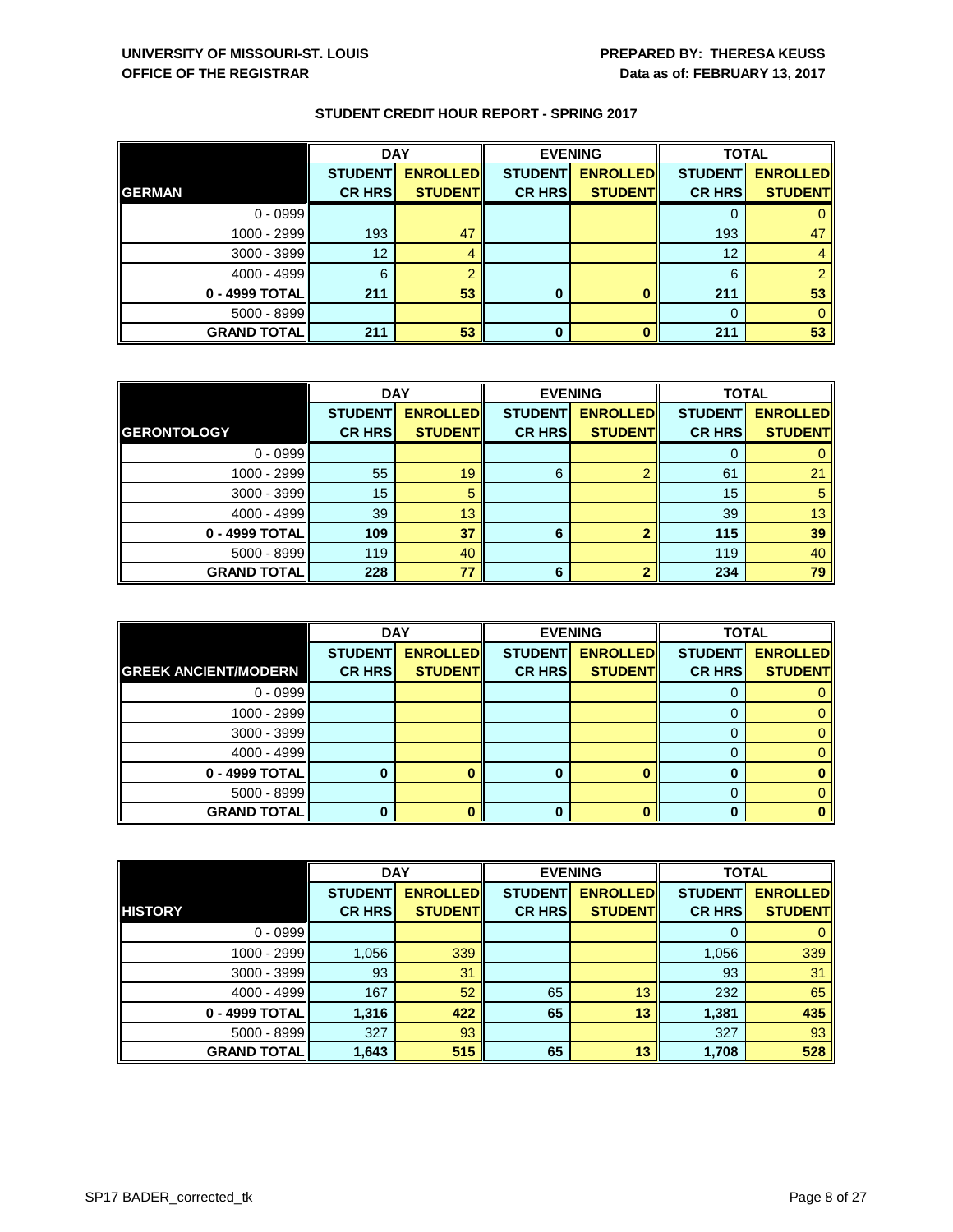|                    | <b>DAY</b>     |                 | <b>EVENING</b> |                 | <b>TOTAL</b>   |                 |
|--------------------|----------------|-----------------|----------------|-----------------|----------------|-----------------|
|                    | <b>STUDENT</b> | <b>ENROLLED</b> | <b>STUDENT</b> | <b>ENROLLED</b> | <b>STUDENT</b> | <b>ENROLLED</b> |
| <b>HONORS</b>      | <b>CR HRS</b>  | <b>STUDENT</b>  | <b>CR HRS</b>  | <b>STUDENT</b>  | <b>CR HRS</b>  | <b>STUDENT</b>  |
| $0 - 0999$         |                |                 |                |                 |                |                 |
| $1000 - 2999$      | 1,020          | 340             | 45             | 15              | 1,065          | 355             |
| $3000 - 3999$      | 612            | 204             |                |                 | 612            | 204             |
| $4000 - 4999$      | 192            | 99              |                |                 | 192            | 99              |
| 0 - 4999 TOTAL     | 1,824          | 643             | 45             | 15              | 1,869          | 658             |
| $5000 - 8999$      |                |                 |                |                 | $\Omega$       |                 |
| <b>GRAND TOTAL</b> | 1,824          | 643             | 45             | 15              | 1,869          | 658             |

|                          | <b>DAY</b>     |                 |                | <b>EVENING</b>  | <b>TOTAL</b>   |                 |
|--------------------------|----------------|-----------------|----------------|-----------------|----------------|-----------------|
|                          | <b>STUDENT</b> | <b>ENROLLED</b> | <b>STUDENT</b> | <b>ENROLLED</b> | <b>STUDENT</b> | <b>ENROLLED</b> |
| <b>INTERDISCIPLINARY</b> | <b>CR HRS</b>  | <b>STUDENT</b>  | <b>CR HRS</b>  | <b>STUDENT</b>  | <b>CR HRS</b>  | <b>STUDENT</b>  |
| $0 - 0999$               |                |                 |                |                 | 0              |                 |
| $1000 - 2999$            | 148            | 86              |                |                 | 148            | 86              |
| $3000 - 3999$            |                |                 |                |                 | 0              |                 |
| $4000 - 4999$            |                |                 |                |                 | 0              |                 |
| 0 - 4999 TOTAL           | 148            | 86              | 0              |                 | 148            | 86              |
| $5000 - 8999$            |                |                 |                |                 | 0              |                 |
| <b>GRAND TOTAL</b>       | 148            | 86              | $\bf{0}$       |                 | 148            | 86              |

|                    | <b>DAY</b>     |                 |                | <b>EVENING</b>  | <b>TOTAL</b>   |                 |
|--------------------|----------------|-----------------|----------------|-----------------|----------------|-----------------|
|                    | <b>STUDENT</b> | <b>ENROLLED</b> | <b>STUDENT</b> | <b>ENROLLED</b> | <b>STUDENT</b> | <b>ENROLLED</b> |
| <b>ITALIAN</b>     | <b>CR HRS</b>  | <b>STUDENT</b>  | <b>CR HRS</b>  | <b>STUDENT</b>  | <b>CR HRS</b>  | <b>STUDENT</b>  |
| $0 - 0999$         |                |                 |                |                 | O              |                 |
| $1000 - 2999$      |                |                 |                |                 | 0              |                 |
| $3000 - 3999$      |                |                 |                |                 | O              |                 |
| $4000 - 4999$      |                |                 |                |                 | 0              |                 |
| 0 - 4999 TOTAL     | 0              | n               | 0              |                 | 0              |                 |
| $5000 - 8999$      |                |                 |                |                 | 0              |                 |
| <b>GRAND TOTAL</b> | 0              |                 | 0              |                 | 0              |                 |

|                    | <b>DAY</b>     |                 |                | <b>EVENING</b>  | <b>TOTAL</b>   |                 |
|--------------------|----------------|-----------------|----------------|-----------------|----------------|-----------------|
|                    | <b>STUDENT</b> | <b>ENROLLED</b> | <b>STUDENT</b> | <b>ENROLLED</b> | <b>STUDENT</b> | <b>ENROLLED</b> |
| <b>JAPANESE</b>    | <b>CR HRS</b>  | <b>STUDENT</b>  | <b>CR HRS</b>  | <b>STUDENT</b>  | <b>CR HRS</b>  | <b>STUDENT</b>  |
| $0 - 0999$         |                |                 |                |                 |                |                 |
| 1000 - 2999        | 254            | 59              |                |                 | 254            | 59              |
| $3000 - 3999$      | 72             | 20              |                |                 | 72             | 20              |
| 4000 - 4999        | 21             |                 |                |                 | 21             |                 |
| $0 - 4999$ TOTAL   | 347            | 86              | $\bf{0}$       |                 | 347            | 86              |
| $5000 - 8999$      |                |                 |                |                 | $\Omega$       | $\Omega$        |
| <b>GRAND TOTAL</b> | 347            | 86              | $\bf{0}$       |                 | 347            | 86              |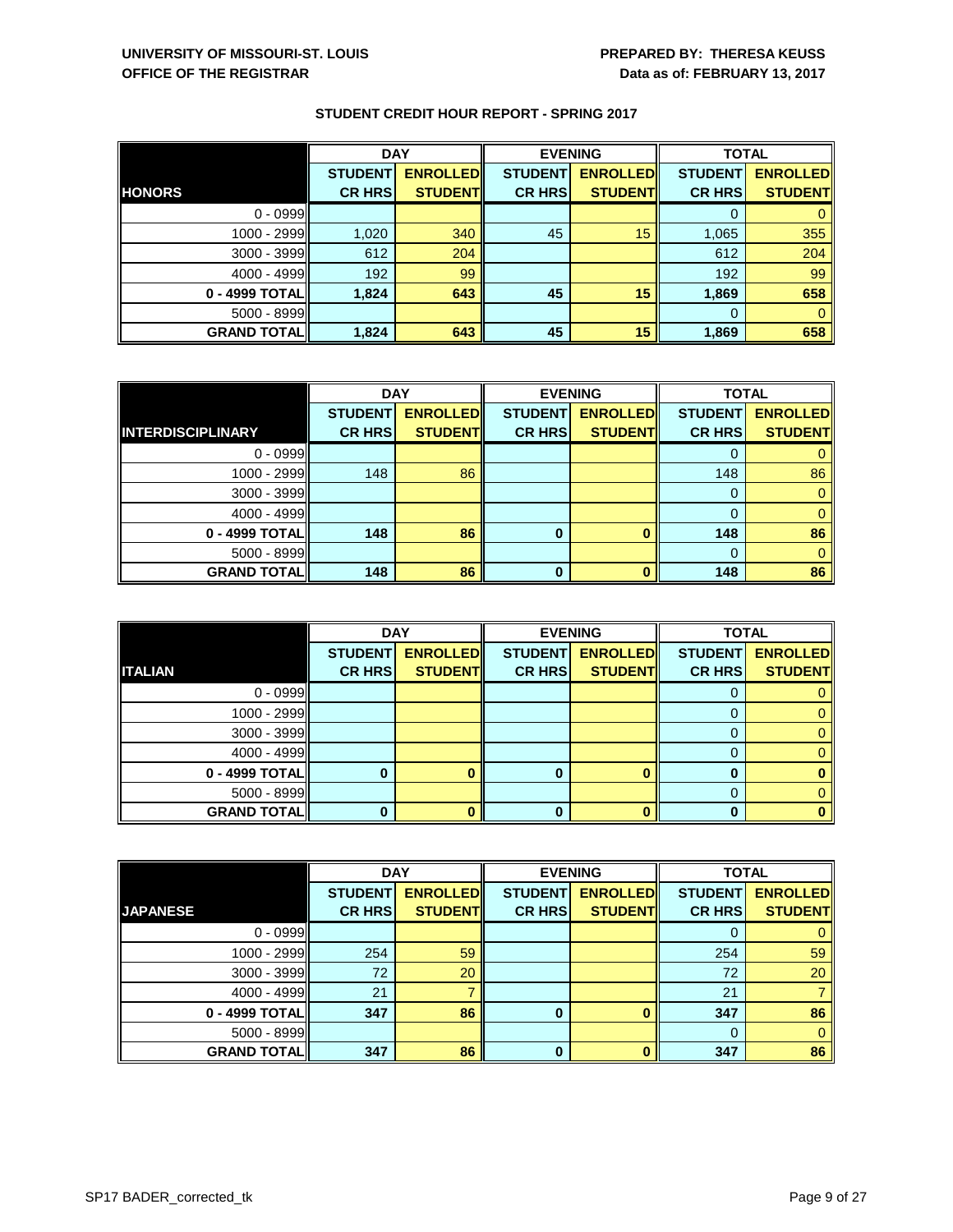|                    | <b>DAY</b>     |                 |                | <b>EVENING</b>  |                | <b>TOTAL</b>    |  |
|--------------------|----------------|-----------------|----------------|-----------------|----------------|-----------------|--|
|                    | <b>STUDENT</b> | <b>ENROLLED</b> | <b>STUDENT</b> | <b>ENROLLED</b> | <b>STUDENT</b> | <b>ENROLLED</b> |  |
| <b>LATIN</b>       | <b>CR HRS</b>  | <b>STUDENT</b>  | <b>CR HRS</b>  | <b>STUDENT</b>  | <b>CR HRS</b>  | <b>STUDENT</b>  |  |
| $0 - 0999$         |                |                 |                |                 |                |                 |  |
| 1000 - 2999        | 3              |                 |                |                 | 3              |                 |  |
| $3000 - 3999$      |                |                 |                |                 |                |                 |  |
| $4000 - 4999$      |                |                 |                |                 |                |                 |  |
| 0 - 4999 TOTAL     | 3              |                 |                |                 |                |                 |  |
| $5000 - 8999$      |                |                 |                |                 |                |                 |  |
| <b>GRAND TOTAL</b> | 3              |                 | 0              |                 | ≏              |                 |  |

|                    | <b>DAY</b>     |                 |                | <b>EVENING</b>  |                | <b>TOTAL</b>    |  |
|--------------------|----------------|-----------------|----------------|-----------------|----------------|-----------------|--|
|                    | <b>STUDENT</b> | <b>ENROLLED</b> | <b>STUDENT</b> | <b>ENROLLED</b> | <b>STUDENT</b> | <b>ENROLLED</b> |  |
| <b>MATHEMATICS</b> | <b>CR HRS</b>  | <b>STUDENT</b>  | <b>CR HRS</b>  | <b>STUDENT</b>  | <b>CR HRS</b>  | <b>STUDENT</b>  |  |
| $0 - 0999$         |                |                 |                |                 |                |                 |  |
| $1000 - 2999$      | 4,540          | 1,408           | 1,222          | 351             | 5,762          | 1,759           |  |
| $3000 - 3999$      | 231            | 77              |                |                 | 231            | 77              |  |
| $4000 - 4999$      | 268            | 89              | 192            | 64              | 460            | 153             |  |
| 0 - 4999 TOTAL     | 5,039          | 1,574           | 1,414          | 415             | 6,453          | 1,989           |  |
| $5000 - 8999$      | 94             | 36              |                |                 | 94             | 36              |  |
| <b>GRAND TOTAL</b> | 5,133          | 1,610           | 1,414          | 415             | 6,547          | 2,025           |  |

|                      | <b>DAY</b>     |                 | <b>EVENING</b> |                 | <b>TOTAL</b>   |                 |
|----------------------|----------------|-----------------|----------------|-----------------|----------------|-----------------|
|                      | <b>STUDENT</b> | <b>ENROLLED</b> | <b>STUDENT</b> | <b>ENROLLED</b> | <b>STUDENT</b> | <b>ENROLLED</b> |
| <b>MEDIA STUDIES</b> | <b>CR HRS</b>  | <b>STUDENT</b>  | <b>CR HRS</b>  | <b>STUDENT</b>  | <b>CR HRS</b>  | <b>STUDENT</b>  |
| $0 - 0999$           |                |                 |                |                 | O              |                 |
| $1000 - 2999$        | 651            | 217             | 39             | 13              | 690            | 230             |
| 3000 - 3999          | 699            | 228             |                |                 | 699            | 228             |
| $4000 - 4999$        | 10             | 3               |                |                 | 10             | 3               |
| 0 - 4999 TOTAL       | 1,360          | 448             | 39             | 13              | 1,399          | 461             |
| $5000 - 8999$        |                |                 |                |                 | $\Omega$       | 0               |
| <b>GRAND TOTAL</b>   | 1,360          | 448             | 39             | 13              | 1,399          | 461             |

|                               | <b>DAY</b>     |                 |                | <b>EVENING</b>  | <b>TOTAL</b>   |                 |
|-------------------------------|----------------|-----------------|----------------|-----------------|----------------|-----------------|
| <b>MILITARY &amp; VETERAN</b> | <b>STUDENT</b> | <b>ENROLLED</b> | <b>STUDENT</b> | <b>ENROLLED</b> | <b>STUDENT</b> | <b>ENROLLED</b> |
| <b>STUDIES</b>                | <b>CR HRS</b>  | <b>STUDENT</b>  | <b>CR HRS</b>  | <b>STUDENT</b>  | <b>CR HRS</b>  | <b>STUDENT</b>  |
| $0 - 0999$                    |                |                 |                |                 |                |                 |
| $1000 - 2999$                 |                |                 |                |                 |                |                 |
| $3000 - 3999$                 | 3              |                 |                |                 | 0              |                 |
| $4000 - 4999$                 | 15             | 5               |                |                 | 15             | 5               |
| 0 - 4999 TOTAL                | 25             | 13              | 0              |                 | 25             | 13              |
| $5000 - 8999$                 |                |                 |                |                 |                | $\mathbf{0}$    |
| <b>GRAND TOTAL</b>            | 25             | 13              | 0              |                 | 25             | 13              |

|                         | <b>DAY</b>     |                  |               | <b>EVENING</b>      | <b>TOTAL</b>    |                 |
|-------------------------|----------------|------------------|---------------|---------------------|-----------------|-----------------|
|                         |                | STUDENT ENROLLED |               | STUDENTI ENROLLEDII | <b>STUDENTI</b> | <b>ENROLLED</b> |
| <b>MILITARY SCIENCE</b> | <b>CR HRSI</b> | <b>STUDENTI</b>  | <b>CR HRS</b> | <b>STUDENTI</b>     | <b>CR HRSI</b>  | <b>STUDENT</b>  |
| $0 - 0999$              |                |                  |               |                     |                 | 0.              |
| 1000 - 2999             |                |                  |               |                     |                 | 2.              |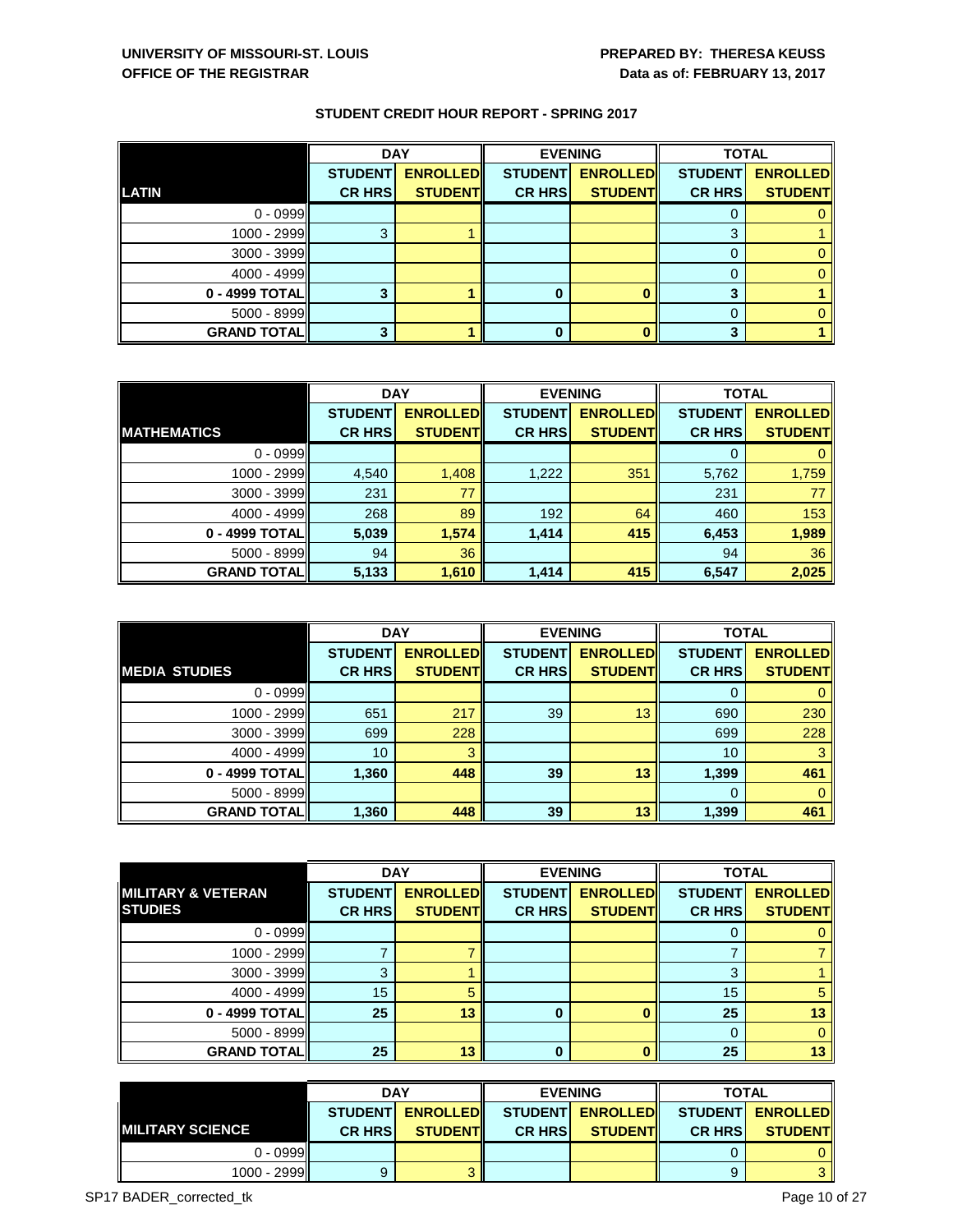| $3000 - 3999$      | 6  |  | c  |  |
|--------------------|----|--|----|--|
| $4000 - 4999$      |    |  |    |  |
| $0 - 4999$ TOTAL   | 24 |  | 24 |  |
| $5000 - 8999$      |    |  |    |  |
| <b>GRAND TOTAL</b> | 24 |  | 24 |  |

|                        | <b>DAY</b>     |                 |                | <b>EVENING</b>  | <b>TOTAL</b>   |                 |
|------------------------|----------------|-----------------|----------------|-----------------|----------------|-----------------|
|                        | <b>STUDENT</b> | <b>ENROLLED</b> | <b>STUDENT</b> | <b>ENROLLED</b> | <b>STUDENT</b> | <b>ENROLLED</b> |
| <b>MUSIC EDUCATION</b> | <b>CR HRS</b>  | <b>STUDENT</b>  | <b>CR HRS</b>  | <b>STUDENT</b>  | <b>CR HRS</b>  | <b>STUDENT</b>  |
| $0 - 0999$             |                |                 |                |                 |                |                 |
| $1000 - 2999$          |                |                 |                |                 |                |                 |
| $3000 - 3999$          | 72             | 26              | 27             | 9               | 99             | 35              |
| $4000 - 4999$          |                |                 |                |                 |                |                 |
| 0 - 4999 TOTAL         | 72             | 26              | 27             | q               | 99             | 35              |
| $5000 - 8999$          | 24             | 8               |                |                 | 24             | 8               |
| <b>GRAND TOTAL</b>     | 96             | 34              | 27             | o               | 123            | 43              |

|                      | <b>DAY</b>     |                 |                | <b>EVENING</b>  | <b>TOTAL</b>   |                 |
|----------------------|----------------|-----------------|----------------|-----------------|----------------|-----------------|
|                      | <b>STUDENT</b> | <b>ENROLLED</b> | <b>STUDENT</b> | <b>ENROLLED</b> | <b>STUDENT</b> | <b>ENROLLED</b> |
| <b>MUSIC HISTORY</b> | <b>CR HRS</b>  | <b>STUDENT</b>  | <b>CR HRS</b>  | <b>STUDENT</b>  | <b>CR HRS</b>  | <b>STUDENT</b>  |
| $0 - 0999$           |                |                 |                |                 |                |                 |
| 1000 - 2999          | 858            | 286             |                |                 | 858            | 286             |
| $3000 - 3999$        |                |                 |                |                 | 0              |                 |
| 4000 - 4999          | 33             | 11              |                |                 | 33             |                 |
| 0 - 4999 TOTAL       | 891            | 297             | 0              |                 | 891            | 297             |
| $5000 - 8999$        |                |                 |                |                 |                |                 |
| <b>GRAND TOTAL</b>   | 891            | 297             | U              |                 | 891            | 297             |

|                    | <b>DAY</b>     |                 |                | <b>EVENING</b>  |                | <b>TOTAL</b>    |  |
|--------------------|----------------|-----------------|----------------|-----------------|----------------|-----------------|--|
|                    | <b>STUDENT</b> | <b>ENROLLED</b> | <b>STUDENT</b> | <b>ENROLLED</b> | <b>STUDENT</b> | <b>ENROLLED</b> |  |
| <b>PEDAGOGY</b>    | <b>CR HRS</b>  | <b>STUDENT</b>  | <b>CR HRS</b>  | <b>STUDENT</b>  | <b>CR HRS</b>  | <b>STUDENT</b>  |  |
| $0 - 0999$         |                |                 |                |                 | $\cup$         |                 |  |
| $1000 - 2999$      | 20             | 10              |                |                 | 20             | 10 <sup>°</sup> |  |
| $3000 - 3999$      |                |                 |                |                 |                |                 |  |
| $4000 - 4999$      |                |                 |                |                 | 0              |                 |  |
| 0 - 4999 TOTAL     | 20             | 10              | 0              | O               | 20             | 10              |  |
| $5000 - 8999$      |                |                 |                |                 | $\Omega$       |                 |  |
| <b>GRAND TOTAL</b> | 20             | 10              | $\bf{0}$       |                 | 20             | 10              |  |

|                   | <b>DAY</b>     |                 | <b>EVENING</b> |                 | <b>TOTAL</b>   |                 |
|-------------------|----------------|-----------------|----------------|-----------------|----------------|-----------------|
|                   | <b>STUDENT</b> | <b>ENROLLED</b> | <b>STUDENT</b> | <b>ENROLLED</b> | <b>STUDENT</b> | <b>ENROLLED</b> |
| <b>PHILOSOPHY</b> | <b>CR HRS</b>  | <b>STUDENT</b>  | <b>CR HRS</b>  | <b>STUDENTI</b> | <b>CR HRS</b>  | <b>STUDENT</b>  |
| $0 - 0999$        |                |                 |                |                 |                |                 |
| 1000 - 2999       | 2,043          | 681             | 45             | 15              | 2,088          | 696             |
| $3000 - 3999$     | 288            | 96              |                |                 | 288            | 96              |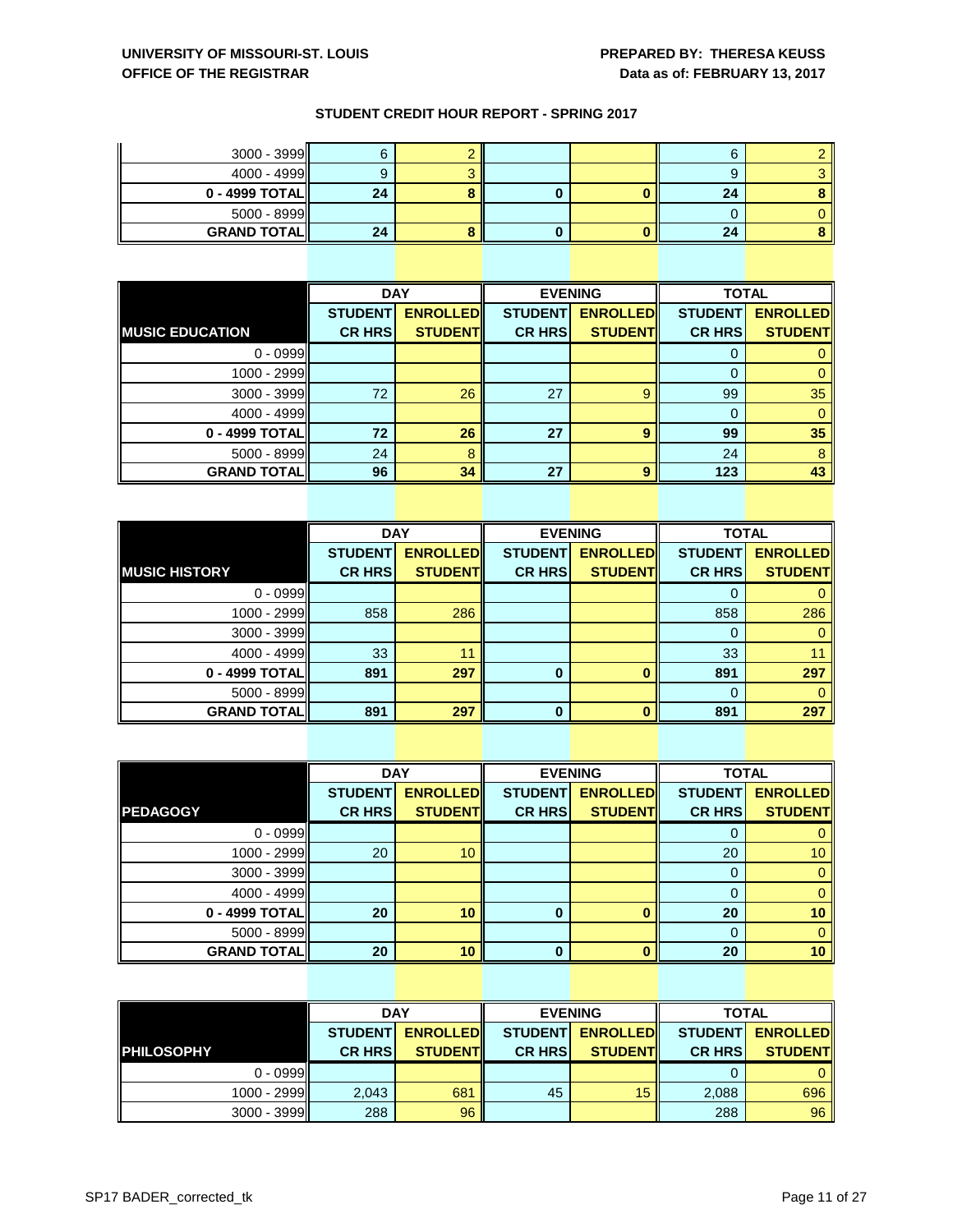| $4000 - 4999$      | 136   | 46              |    |     | 136   | 46  |
|--------------------|-------|-----------------|----|-----|-------|-----|
| $0 - 4999$ TOTAL   | 2,467 | 823             | 45 | 15  | 2,512 | 838 |
| $5000 - 8999$      | 108   | 36 <sub>1</sub> |    |     | 108   | 36  |
| <b>GRAND TOTAL</b> | 2,575 | 859             | 45 | 15. | 2,620 | 874 |

|                    | <b>DAY</b>     |                 | <b>EVENING</b> |                 | <b>TOTAL</b>   |                 |
|--------------------|----------------|-----------------|----------------|-----------------|----------------|-----------------|
|                    | <b>STUDENT</b> | <b>ENROLLED</b> | <b>STUDENT</b> | <b>ENROLLED</b> | <b>STUDENT</b> | <b>ENROLLED</b> |
| <b>PHYSICS</b>     | <b>CR HRS</b>  | <b>STUDENT</b>  | <b>CR HRS</b>  | <b>STUDENT</b>  | <b>CR HRS</b>  | <b>STUDENT</b>  |
| $0 - 0999$         |                |                 |                |                 |                |                 |
| 1000 - 2999        | 623            | 152             | 257            | 56              | 880            | 208             |
| 3000 - 3999        | 69             | 23              |                |                 | 69             | 23              |
| 4000 - 4999        | 82             | 28              |                |                 | 82             | 28              |
| 0 - 4999 TOTAL     | 774            | 203             | 257            | 56              | 1,031          | 259             |
| 5000 - 8999        | 106            | 37              |                |                 | 106            | 37              |
| <b>GRAND TOTAL</b> | 880            | 240             | 257            | 56              | 1,137          | 296             |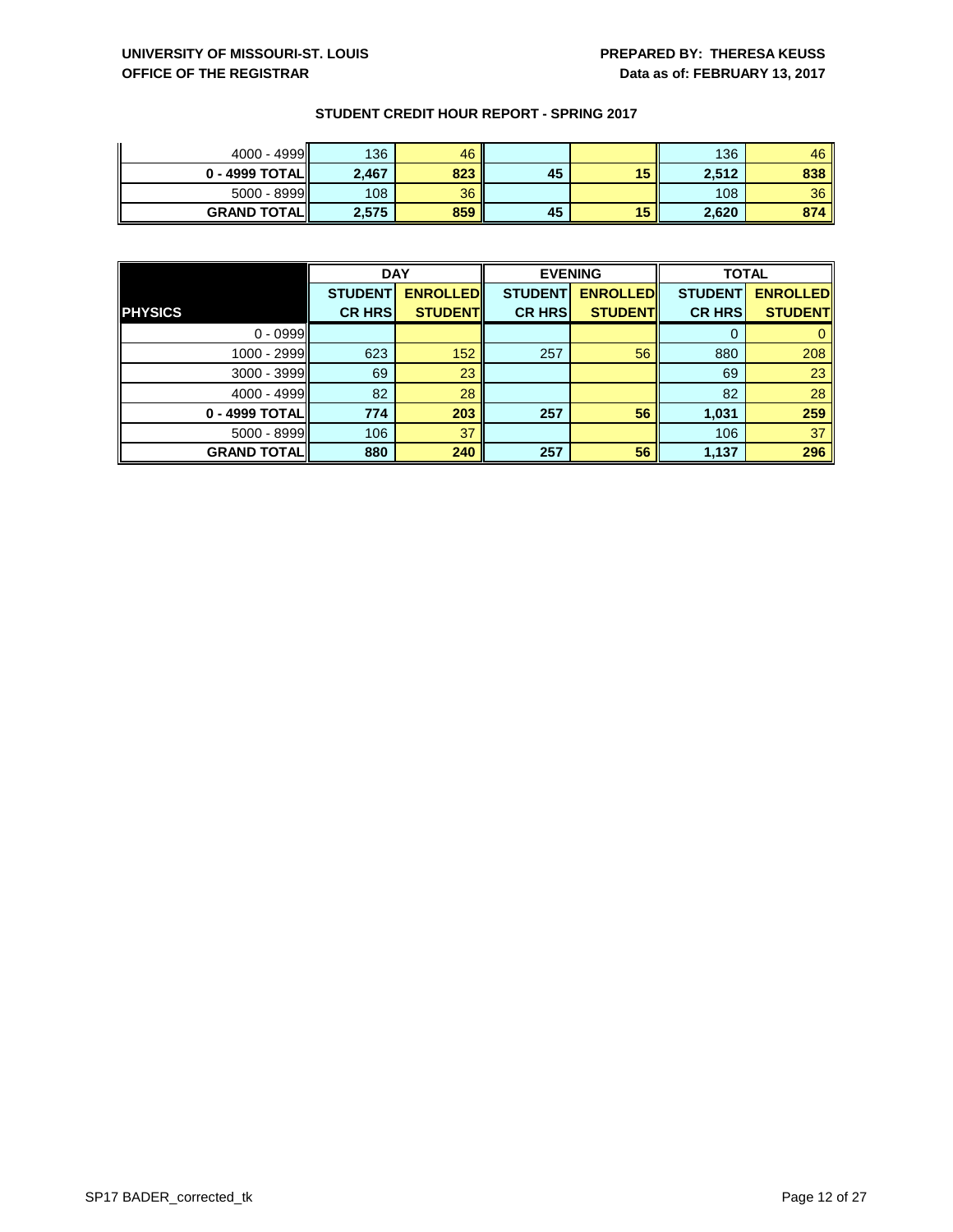|                          | <b>DAY</b>     |                 |                | <b>EVENING</b>  |                | <b>TOTAL</b>    |  |
|--------------------------|----------------|-----------------|----------------|-----------------|----------------|-----------------|--|
|                          | <b>STUDENT</b> | <b>ENROLLED</b> | <b>STUDENT</b> | <b>ENROLLED</b> | <b>STUDENT</b> | <b>ENROLLED</b> |  |
| <b>POLITICAL SCIENCE</b> | <b>CR HRS</b>  | <b>STUDENT</b>  | <b>CR HRS</b>  | <b>STUDENT</b>  | <b>CR HRS</b>  | <b>STUDENT</b>  |  |
| $0 - 0999$               |                |                 |                |                 |                |                 |  |
| $1000 - 2999$            | 882            | 294             | 48             | 16              | 930            | 310             |  |
| $3000 - 3999$            | 338            | 113             |                |                 | 338            | 113             |  |
| $4000 - 4999$            |                |                 |                |                 | 0              |                 |  |
| 0 - 4999 TOTAL           | 1,220          | 407             | 48             | 16              | 1,268          | 423             |  |
| $5000 - 8999$            | 281            | 106             |                |                 | 281            | 106             |  |
| <b>GRAND TOTAL</b>       | 1,501          | 513             | 48             | 16              | 1,549          | 529             |  |

|                    | <b>DAY</b>     |                 | <b>EVENING</b> |                 | <b>TOTAL</b>   |                 |
|--------------------|----------------|-----------------|----------------|-----------------|----------------|-----------------|
|                    | <b>STUDENT</b> | <b>ENROLLED</b> | <b>STUDENT</b> | <b>ENROLLED</b> | <b>STUDENT</b> | <b>ENROLLED</b> |
| <b>PRACTICUM</b>   | <b>CR HRS</b>  | <b>STUDENT</b>  | <b>CR HRS</b>  | <b>STUDENT</b>  | <b>CR HRS</b>  | <b>STUDENT</b>  |
| $0 - 0999$         |                |                 |                |                 |                |                 |
| 1000 - 2999        | 128            | 88              |                |                 | 128            | 88              |
| $3000 - 3999$      | 13             | 5               |                |                 | 13             |                 |
| 4000 - 4999        | 14             | 6               |                |                 | 14             | 6               |
| 0 - 4999 TOTAL     | 155            | 99              | 0              |                 | 155            | 99              |
| $5000 - 8999$      |                |                 |                |                 |                |                 |
| <b>GRAND TOTAL</b> | 155            | 99              | $\bf{0}$       |                 | 155            | 99              |

|                      | <b>DAY</b>     |                 |                | <b>EVENING</b>  | <b>TOTAL</b>   |                 |
|----------------------|----------------|-----------------|----------------|-----------------|----------------|-----------------|
|                      | <b>STUDENT</b> | <b>ENROLLED</b> | <b>STUDENT</b> | <b>ENROLLED</b> | <b>STUDENT</b> | <b>ENROLLED</b> |
| <b>PSYCHOLOGY</b>    | <b>CR HRS</b>  | <b>STUDENT</b>  | <b>CR HRS</b>  | <b>STUDENT</b>  | <b>CR HRS</b>  | <b>STUDENT</b>  |
| $0 - 0999$           |                |                 |                |                 | O              |                 |
| $1000 - 2999$        | 2,596          | 871             | 215            | 66              | 2,811          | 937             |
| $3000 - 3999$        | 1,087          | 373             | 57             | 19              | 1,144          | 392             |
| $4000 - 4999$        | 665            | 242             | 20             | 10              | 685            | 252             |
| 0 - 4999 TOTAL       | 4,348          | 1,486           | 292            | 95              | 4,640          | 1,581           |
| $5000 - 8999$        | 550            | 230             |                |                 | 550            | 230             |
| <b>GRAND TOTAL  </b> | 4,898          | 1,716           | 292            | 95              | 5,190          | 1,811           |

|                    | <b>DAY</b>     |                 |                | <b>EVENING</b>  | <b>TOTAL</b>   |                 |
|--------------------|----------------|-----------------|----------------|-----------------|----------------|-----------------|
|                    | <b>STUDENT</b> | <b>ENROLLED</b> | <b>STUDENT</b> | <b>ENROLLED</b> | <b>STUDENT</b> | <b>ENROLLED</b> |
| <b>SOCIOLOGY</b>   | <b>CR HRS</b>  | <b>STUDENT</b>  | <b>CR HRS</b>  | <b>STUDENT</b>  | <b>CR HRS</b>  | <b>STUDENT</b>  |
| $0 - 0999$         |                |                 |                |                 | 0              | 0               |
| 1000 - 2999        | 706            | 236             |                |                 | 706            | 236             |
| 3000 - 3999        | 255            | 85              |                |                 | 255            | 85              |
| 4000 - 4999        | 246            | 82              |                |                 | 246            | 82              |
| 0 - 4999 TOTAL     | 1,207          | 403             | $\bf{0}$       | n               | 1,207          | 403             |
| $5000 - 8999$      |                |                 |                |                 | 0              | 0               |
| <b>GRAND TOTAL</b> | 1,207          | 403             | $\bf{0}$       | n               | 1,207          | 403             |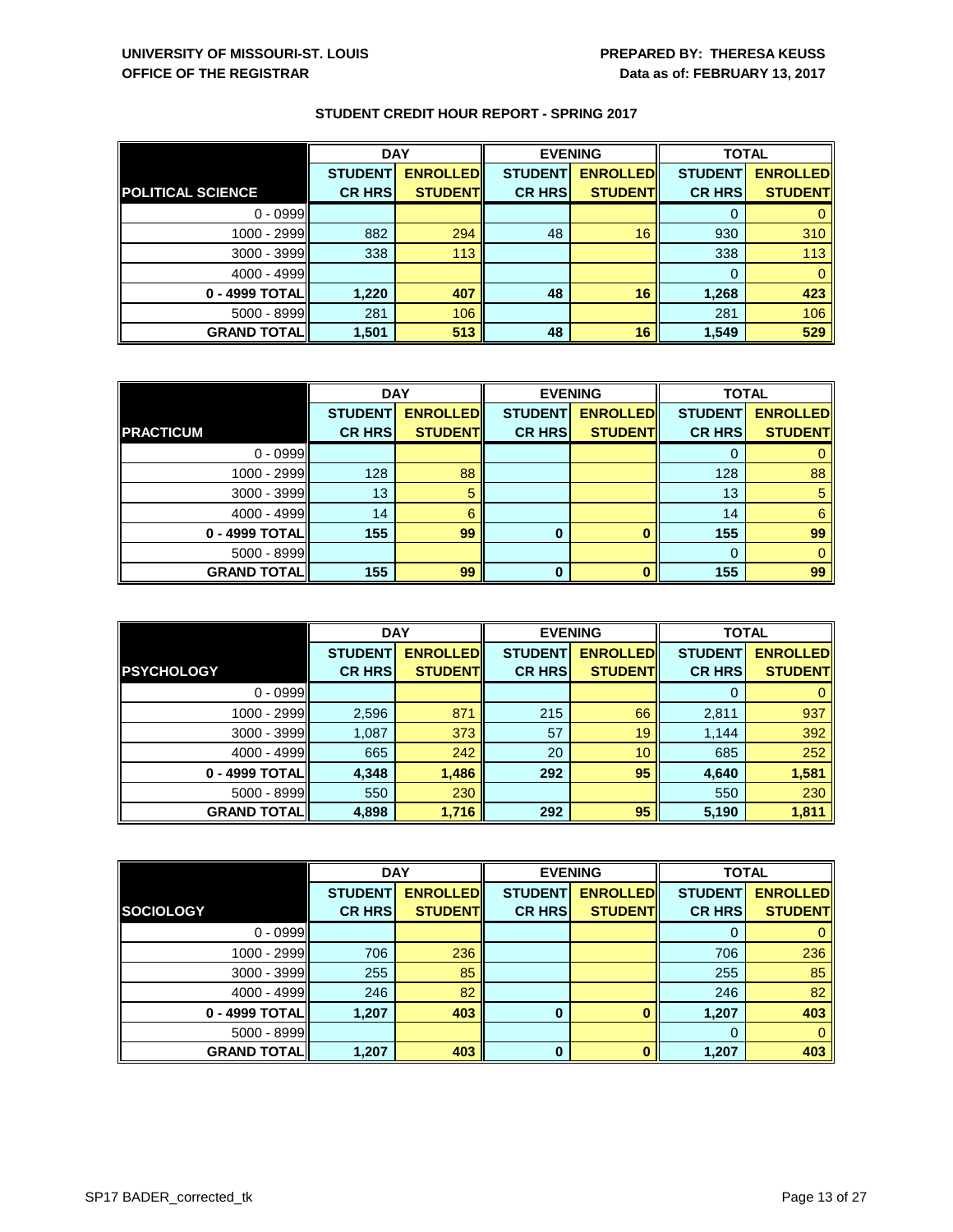|                    | <b>DAY</b>     |                 |                | <b>EVENING</b>  |                | <b>TOTAL</b>    |  |
|--------------------|----------------|-----------------|----------------|-----------------|----------------|-----------------|--|
|                    | <b>STUDENT</b> | <b>ENROLLED</b> | <b>STUDENT</b> | <b>ENROLLED</b> | <b>STUDENT</b> | <b>ENROLLED</b> |  |
| <b>SPANISH</b>     | <b>CR HRS</b>  | <b>STUDENT</b>  | <b>CR HRS</b>  | <b>STUDENT</b>  | <b>CR HRS</b>  | <b>STUDENT</b>  |  |
| $0 - 0999$         |                |                 |                |                 |                |                 |  |
| $1000 - 2999$      | 1,093          | 245             | 40             | 8               | 1,133          | 253             |  |
| $3000 - 3999$      | 129            | 43              |                |                 | 129            | 43              |  |
| $4000 - 4999$      |                |                 | 27             | 9               | 27             |                 |  |
| 0 - 4999 TOTAL     | 1,222          | 288             | 67             | 17              | 1,289          | 305             |  |
| $5000 - 8999$      | 12             | 4               |                |                 | 12             |                 |  |
| <b>GRAND TOTAL</b> | 1,234          | 292             | 67             | 17              | 1,301          | 309             |  |

|                    | <b>DAY</b>     |                 | <b>EVENING</b> |                 | <b>TOTAL</b>   |                 |
|--------------------|----------------|-----------------|----------------|-----------------|----------------|-----------------|
|                    | <b>STUDENT</b> | <b>ENROLLED</b> | <b>STUDENT</b> | <b>ENROLLED</b> | <b>STUDENT</b> | <b>ENROLLED</b> |
| <b>STUDIO ART</b>  | <b>CR HRS</b>  | <b>STUDENT</b>  | <b>CR HRS</b>  | <b>STUDENT</b>  | <b>CR HRS</b>  | <b>STUDENT</b>  |
| $0 - 0999$         |                |                 |                |                 | 0              |                 |
| 1000 - 2999        | 720            | 240             | 171            | 57              | 891            | 297             |
| $3000 - 3999$      | 169            | 58              | 54             | 18              | 223            | 76              |
| $4000 - 4999$      | 63             | 21              |                |                 | 63             | 21              |
| 0 - 4999 TOTAL     | 952            | 319             | 225            | 75              | 1,177          | 394             |
| $5000 - 8999$      |                |                 |                |                 | 0              |                 |
| <b>GRAND TOTAL</b> | 952            | 319             | 225            | 75              | 1,177          | 394             |

|                    | <b>DAY</b>     |                 |                | <b>EVENING</b>  | <b>TOTAL</b>   |                 |
|--------------------|----------------|-----------------|----------------|-----------------|----------------|-----------------|
|                    | <b>STUDENT</b> | <b>ENROLLED</b> | <b>STUDENT</b> | <b>ENROLLED</b> | <b>STUDENT</b> | <b>ENROLLED</b> |
| <b>THEATRE</b>     | <b>CR HRS</b>  | <b>STUDENT</b>  | <b>CR HRS</b>  | <b>STUDENT</b>  | <b>CR HRS</b>  | <b>STUDENT</b>  |
| $0 - 0999$         |                |                 |                |                 | O              |                 |
| $1000 - 2999$      | 259            | 88              | 36             | 12              | 295            | 100             |
| $3000 - 3999$      | 98             | 34              |                |                 | 98             | 34              |
| $4000 - 4999$      | 31             | 11              |                |                 | 31             | 11              |
| 0 - 4999 TOTAL     | 388            | 133             | 36             | 12              | 424            | 145             |
| $5000 - 8999$      |                |                 |                |                 | $\Omega$       | 0               |
| <b>GRAND TOTAL</b> | 388            | 133             | 36             | 12              | 424            | 145             |

|                                 | <b>DAY</b>     |                 |                | <b>EVENING</b>  | <b>TOTAL</b>   |                 |
|---------------------------------|----------------|-----------------|----------------|-----------------|----------------|-----------------|
|                                 | <b>STUDENT</b> | <b>ENROLLED</b> | <b>STUDENT</b> | <b>ENROLLED</b> | <b>STUDENT</b> | <b>ENROLLED</b> |
| <b>THEORY &amp; COMPOSITION</b> | <b>CR HRS</b>  | <b>STUDENT</b>  | <b>CR HRS</b>  | <b>STUDENT</b>  | <b>CR HRS</b>  | <b>STUDENT</b>  |
| $0 - 0999$                      |                |                 |                |                 |                |                 |
| $1000 - 2999$                   | 136            | 66              |                |                 | 136            | 66              |
| $3000 - 3999$                   | 29             | 16              |                |                 | 29             | 16              |
| $4000 - 4999$                   |                |                 |                |                 |                | $\mathbf{0}$    |
| 0 - 4999 TOTAL                  | 165            | 82              | $\bf{0}$       |                 | 165            | 82              |
| $5000 - 8999$                   |                |                 |                |                 | 0              | $\mathbf{0}$    |
| <b>GRAND TOTAL</b>              | 165            | 82              | $\bf{0}$       |                 | 165            | 82              |

|                              | <b>DAY</b>      |                  | <b>EVENING</b> |          | <b>TOTAL</b>                         |                |
|------------------------------|-----------------|------------------|----------------|----------|--------------------------------------|----------------|
| <b>IWOMEN'S &amp; GENDER</b> | <b>STUDENTI</b> | <b>ENROLLEDI</b> |                |          | STUDENTI ENROLLEDI STUDENTI ENROLLED |                |
| <b>ISTUDIES</b>              | <b>CR HRSI</b>  | <b>STUDENTIL</b> | <b>CR HRSI</b> | STUDENTI | <b>CR HRSI</b>                       | <b>STUDENT</b> |
| $0 - 0999$                   |                 |                  |                |          |                                      |                |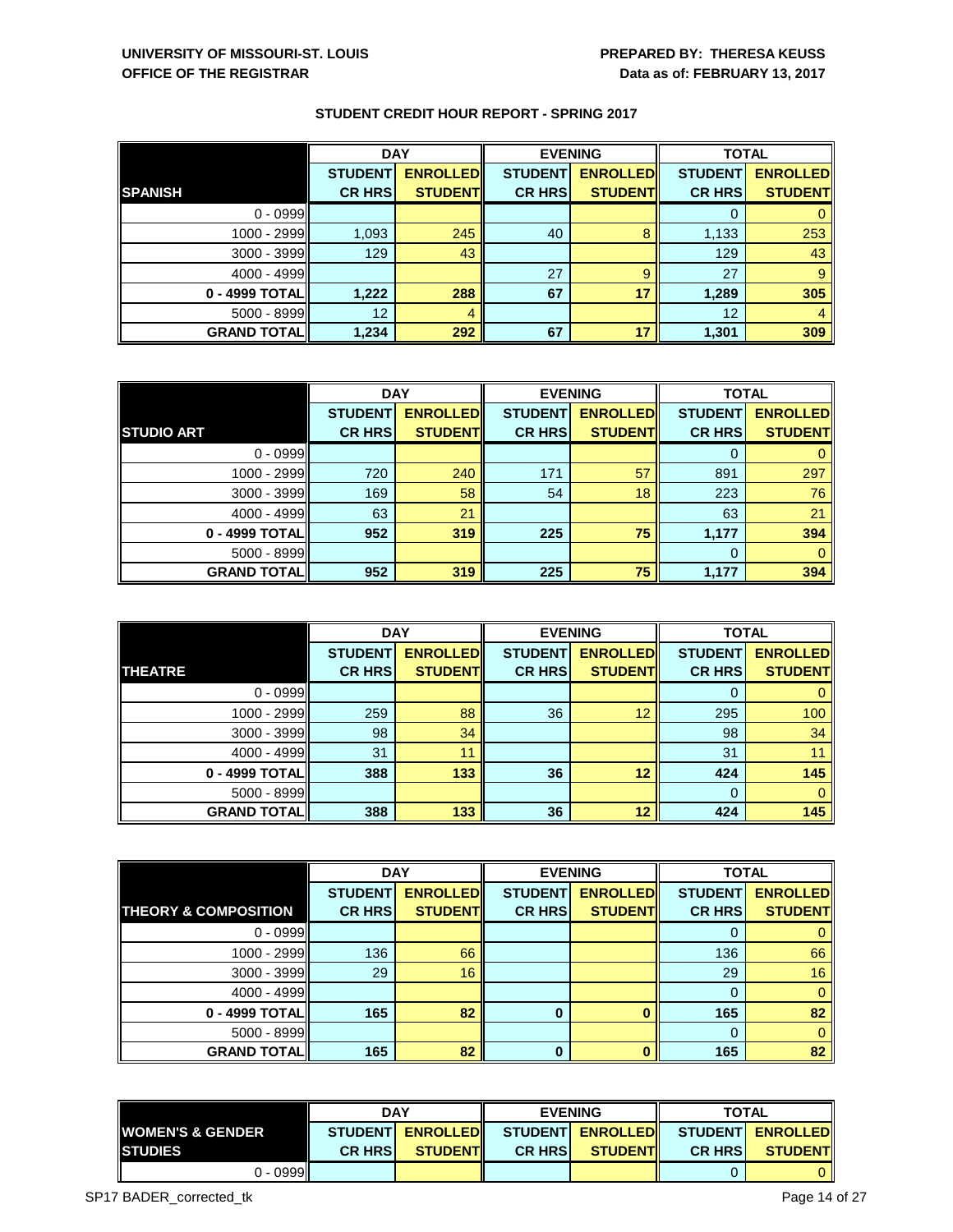# **UNIVERSITY OF MISSOURI-ST. LOUIS PREPARED BY: THERESA KEUSS**

# **OFFICE OF THE REGISTRAR DATA BY A STATE OF THE REGISTRAR DATA BY A STATE OF THE REGISTRAR**

| $1000 - 2999$       | 255 | 85  |  | 255 | 85              |
|---------------------|-----|-----|--|-----|-----------------|
| $3000 - 3999$       |     |     |  |     |                 |
| $4000 - 4999$       | 57  | 19  |  | 57  | 19 <sup>°</sup> |
| $0 - 4999$ TOTAL    | 312 | 104 |  | 312 | 104             |
| $5000 - 8999$       |     |     |  |     |                 |
| <b>GRAND TOTALI</b> | 318 | 106 |  | 318 | 106             |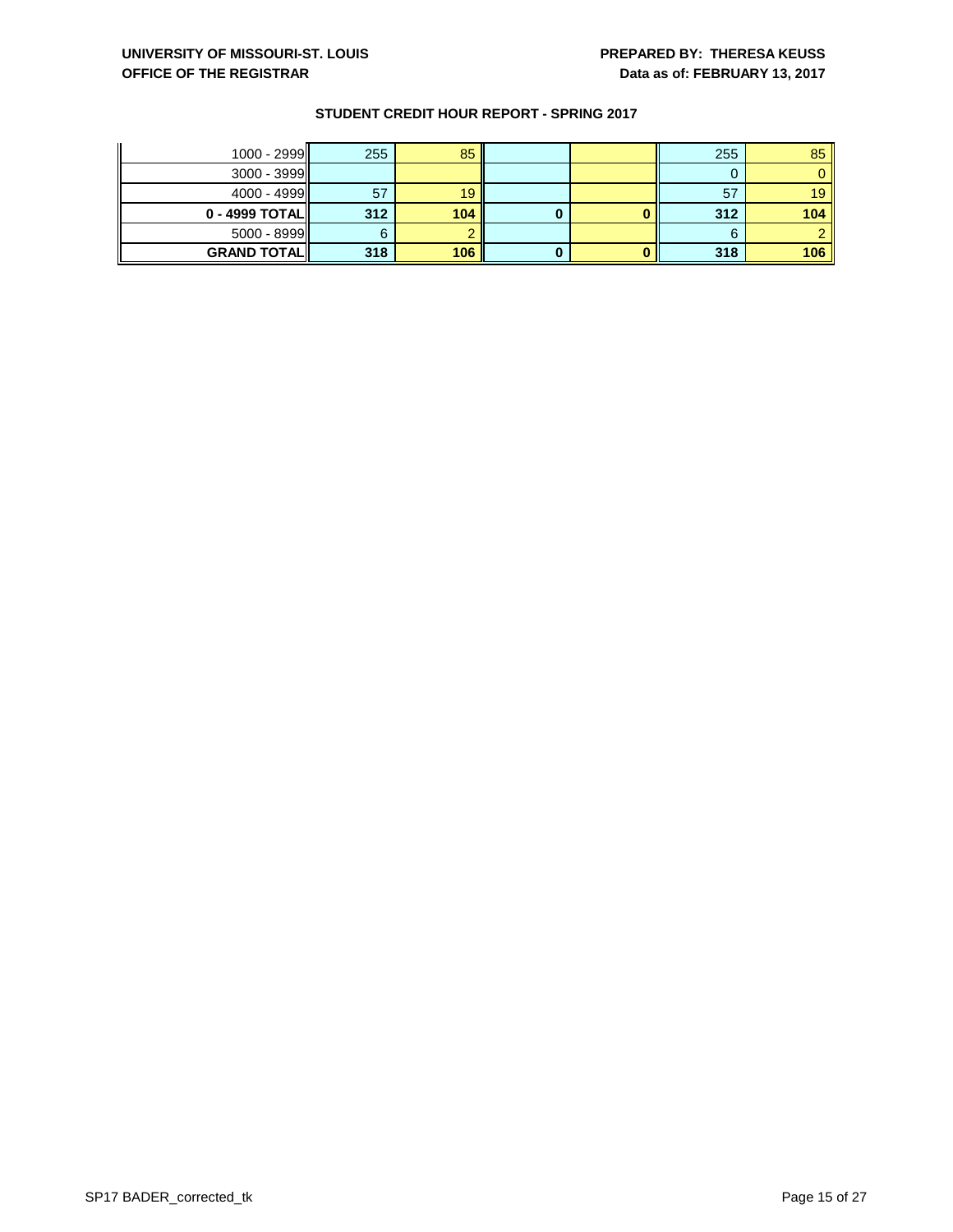|                    | <b>DAY</b>     |                 |                | <b>EVENING</b>  | <b>TOTAL</b>   |                 |
|--------------------|----------------|-----------------|----------------|-----------------|----------------|-----------------|
|                    | <b>STUDENT</b> | <b>ENROLLED</b> | <b>STUDENT</b> | <b>ENROLLED</b> | <b>STUDENT</b> | <b>ENROLLED</b> |
| <b>ACCOUNTING</b>  | <b>CR HRS</b>  | <b>STUDENT</b>  | <b>CR HRS</b>  | <b>STUDENT</b>  | <b>CR HRS</b>  | <b>STUDENT</b>  |
| $0 - 0999$         |                |                 |                |                 |                |                 |
| 1000 - 2999        | 1,260          | 420             | 165            | 55              | 1,425          | 475             |
| 3000 - 3999        | 686            | 231             | 492            | 164             | 1,178          | 395             |
| 4000 - 4999        | 24             | 8               | 300            | 100             | 324            | 108             |
| 0 - 4999 TOTAL     | 1,970          | 659             | 957            | 319             | 2,927          | 978             |
| 5000-8999          | 372            | 127             |                |                 | 372            | 127             |
| <b>GRAND TOTAL</b> | 2,342          | 786             | 957            | 319             | 3,299          | 1,105           |

|                       | <b>DAY</b>     |                 | <b>EVENING</b> |                 | <b>TOTAL</b>   |                 |
|-----------------------|----------------|-----------------|----------------|-----------------|----------------|-----------------|
| <b>BUSINESS</b>       | <b>STUDENT</b> | <b>ENROLLED</b> | <b>STUDENT</b> | <b>ENROLLED</b> | <b>STUDENT</b> | <b>ENROLLED</b> |
| <b>ADMINISTRATION</b> | <b>CR HRS</b>  | <b>STUDENT</b>  | <b>CR HRS</b>  | <b>STUDENT</b>  | <b>CR HRS</b>  | <b>STUDENT</b>  |
| $0 - 0999$            |                |                 |                |                 | 0              |                 |
| $1000 - 2999$         | 789            | 263             | 111            | 37              | 900            | 300             |
| $3000 - 3999$         |                |                 | 42             | 14              | 42             | 14              |
| $4000 - 4999$         |                |                 |                |                 | 0              |                 |
| 0 - 4999 TOTAL        | 789            | 263             | 153            | 51              | 942            | 314             |
| $5000 - 8999$         | 427            | 144             |                |                 | 427            | 144             |
| <b>GRAND TOTALI</b>   | 1,216          | 407             | 153            | 51              | 1,369          | 458             |

|                    | <b>DAY</b>     |                 |                | <b>EVENING</b>  | <b>TOTAL</b>   |                 |
|--------------------|----------------|-----------------|----------------|-----------------|----------------|-----------------|
|                    | <b>STUDENT</b> | <b>ENROLLED</b> | <b>STUDENT</b> | <b>ENROLLED</b> | <b>STUDENT</b> | <b>ENROLLED</b> |
| <b>FINANCE</b>     | <b>CR HRS</b>  | <b>STUDENT</b>  | <b>CR HRS</b>  | <b>STUDENT</b>  | <b>CR HRS</b>  | <b>STUDENT</b>  |
| $0 - 0999$         |                |                 |                |                 | 0              |                 |
| $1000 - 2999$      |                |                 |                |                 | $\Omega$       | 0               |
| 3000 - 3999        | 1,493          | 505             | 75             | 25              | 1,568          | 530             |
| 4000 - 4999        |                |                 |                |                 | 0              | 0               |
| 0 - 4999 TOTAL     | 1,493          | 505             | 75             | 25              | 1,568          | 530             |
| $5000 - 8999$      | 425            | 143             |                |                 | 425            | 143             |
| <b>GRAND TOTAL</b> | 1,918          | 648             | 75             | 25              | 1,993          | 673             |

|                    | <b>DAY</b>     |                 |                | <b>EVENING</b>  | <b>TOTAL</b>   |                 |
|--------------------|----------------|-----------------|----------------|-----------------|----------------|-----------------|
| <b>INFORMATION</b> | <b>STUDENT</b> | <b>ENROLLED</b> | <b>STUDENT</b> | <b>ENROLLED</b> | <b>STUDENT</b> | <b>ENROLLED</b> |
| <b>SYSTEMS</b>     | <b>CR HRS</b>  | <b>STUDENT</b>  | <b>CR HRS</b>  | <b>STUDENT</b>  | <b>CR HRS</b>  | <b>STUDENT</b>  |
| $0 - 0999$         |                |                 |                |                 | 0              |                 |
| $1000 - 2999$      | 1,908          | 636             | 54             | 18              | 1,962          | 654             |
| 3000 - 3999        | 201            | 67              | 478            | 160             | 679            | 227             |
| $4000 - 4999$      |                |                 | 105            | 35              | 105            | 35              |
| 0 - 4999 TOTAL     | 2,109          | 703             | 637            | 213             | 2,746          | 916             |
| 5000 - 8999        | 872            | 292             |                |                 | 872            | 292             |
| <b>GRAND TOTAL</b> | 2,981          | 995             | 637            | 213             | 3,618          | 1,208           |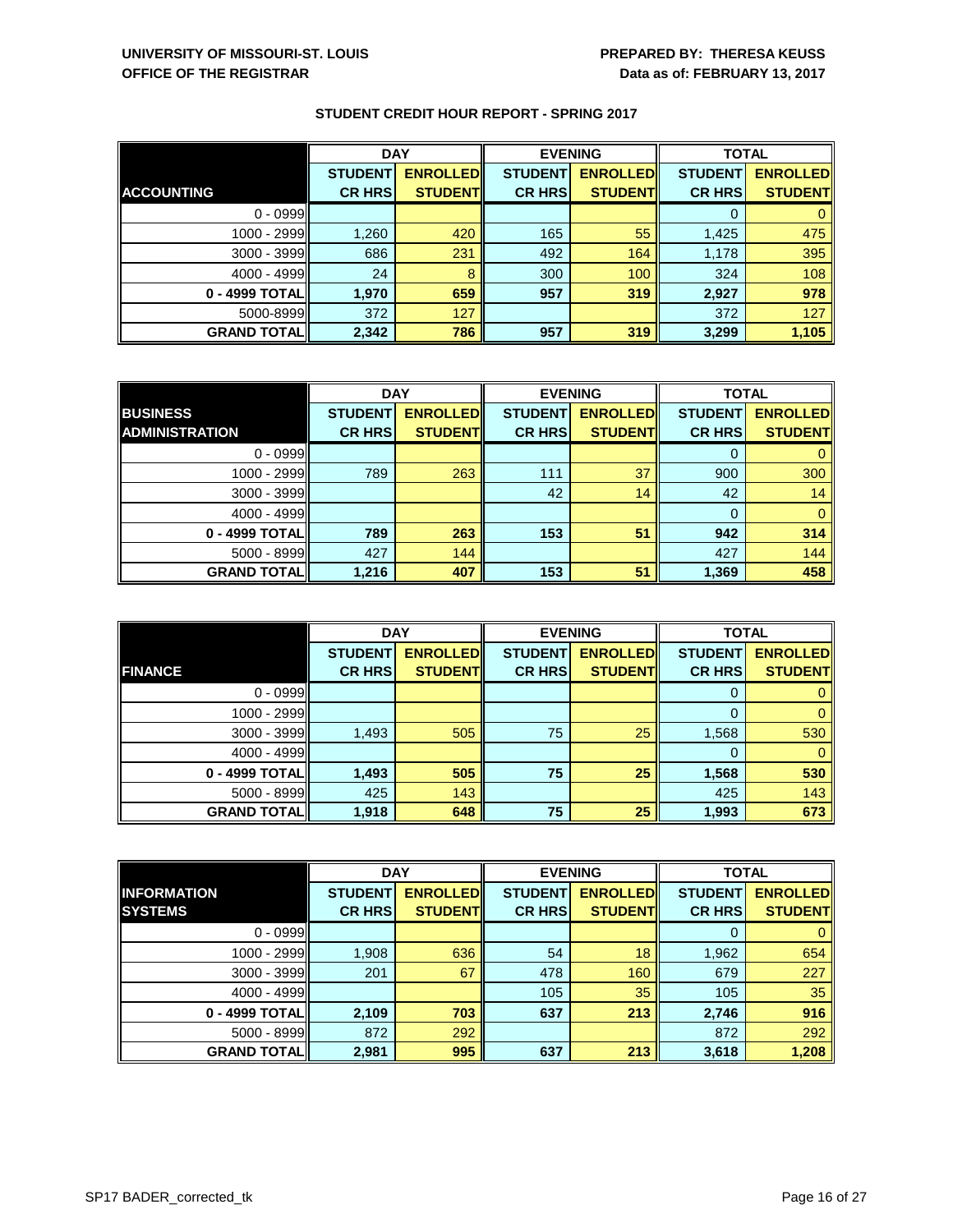| <b>LOGISTICS &amp;</b> | <b>DAY</b>     |                 | <b>EVENING</b> |                 | <b>TOTAL</b>   |                 |
|------------------------|----------------|-----------------|----------------|-----------------|----------------|-----------------|
| <b>OPERATIONS</b>      | <b>STUDENT</b> | <b>ENROLLED</b> | <b>STUDENT</b> | <b>ENROLLED</b> | <b>STUDENT</b> | <b>ENROLLED</b> |
| <b>MANAGEMENT</b>      | <b>CR HRS</b>  | <b>STUDENT</b>  | <b>CR HRS</b>  | <b>STUDENT</b>  | <b>CR HRS</b>  | <b>STUDENT</b>  |
| $0 - 0999$             |                |                 |                |                 | 0              |                 |
| $1000 - 2999$          |                |                 |                |                 | 0              |                 |
| $3000 - 3999$          | 1,326          | 442             | 366            | 122             | 1,692          | 564             |
| $4000 - 4999$          | 90             | 30              | 33             | 11              | 123            | 41              |
| $0 - 4999$ TOTAL       | 1,416          | 472             | 399            | 133             | 1,815          | 605             |
| $5000 - 8999$          | 472            | 158             |                |                 | 472            | 158             |
| <b>GRAND TOTAL</b>     | 1,888          | 630             | 399            | 133             | 2,287          | 763             |

|                    | <b>DAY</b>     |                 |                | <b>EVENING</b>  | <b>TOTAL</b>   |                 |
|--------------------|----------------|-----------------|----------------|-----------------|----------------|-----------------|
|                    | <b>STUDENT</b> | <b>ENROLLED</b> | <b>STUDENT</b> | <b>ENROLLED</b> | <b>STUDENT</b> | <b>ENROLLED</b> |
| <b>MANAGEMENT</b>  | <b>CR HRS</b>  | <b>STUDENT</b>  | <b>CR HRS</b>  | <b>STUDENT</b>  | <b>CR HRS</b>  | <b>STUDENT</b>  |
| $0 - 0999$         |                |                 |                |                 | 0              |                 |
| 1000 - 2999        |                |                 |                |                 | 0              |                 |
| $3000 - 3999$      | 1,698          | 569             | 141            | 47              | 1,839          | 616             |
| 4000 - 4999        | 348            | 116             | 417            | 139             | 765            | 255             |
| 0 - 4999 TOTAL     | 2,046          | 685             | 558            | 186             | 2,604          | 871             |
| $5000 - 8999$      | 162            | 54              |                |                 | 162            | 54              |
| <b>GRAND TOTAL</b> | 2,208          | 739             | 558            | 186             | 2,766          | 925             |

|                      | <b>DAY</b>     |                 | <b>EVENING</b> |                 | <b>TOTAL</b>   |                 |
|----------------------|----------------|-----------------|----------------|-----------------|----------------|-----------------|
| <b>INTERNATIONAL</b> | <b>STUDENT</b> | <b>ENROLLED</b> | <b>STUDENT</b> | <b>ENROLLED</b> | <b>STUDENT</b> | <b>ENROLLED</b> |
| <b>BUSINESS</b>      | <b>CR HRS</b>  | <b>STUDENT</b>  | <b>CR HRS</b>  | <b>STUDENT</b>  | <b>CR HRS</b>  | <b>STUDENT</b>  |
| $0 - 0999$           |                |                 |                |                 | O              |                 |
| $1000 - 2999$        |                |                 |                |                 | 0              | 0               |
| $3000 - 3999$        | 459            | 153             |                |                 | 459            | 153             |
| $4000 - 4999$        | $\mathbf{3}$   |                 |                |                 | 3              |                 |
| 0 - 4999 TOTAL       | 462            | 154             | 0              |                 | 462            | 154             |
| $5000 - 8999$        |                |                 |                |                 | 0              | $\Omega$        |
| <b>GRAND TOTAL</b>   | 462            | 154             | $\bf{0}$       |                 | 462            | 154             |

|                    | <b>DAY</b>     |                 |                | <b>EVENING</b>  | <b>TOTAL</b>   |                 |
|--------------------|----------------|-----------------|----------------|-----------------|----------------|-----------------|
|                    | <b>STUDENT</b> | <b>ENROLLED</b> | <b>STUDENT</b> | <b>ENROLLED</b> | <b>STUDENT</b> | <b>ENROLLED</b> |
| <b>MARKETING</b>   | <b>CR HRS</b>  | <b>STUDENT</b>  | <b>CR HRS</b>  | <b>STUDENT</b>  | <b>CR HRS</b>  | <b>STUDENT</b>  |
| $0 - 0999$         |                |                 |                |                 | 0              | $\mathbf{0}$    |
| 1000 - 2999        |                |                 |                |                 | 0              | $\mathbf{0}$    |
| $3000 - 3999$      | 2,061          | 687             | 60             | 20              | 2,121          | 707             |
| $4000 - 4999$      | 84             | 28              | 51             | 17              | 135            | 45              |
| $0 - 4999$ TOTAL   | 2,145          | 715             | 111            | 37              | 2,256          | 752             |
| $5000 - 8999$      | 303            | 101             |                |                 | 303            | 101             |
| <b>GRAND TOTAL</b> | 2,448          | 816             | 111            | 37              | 2,559          | 853             |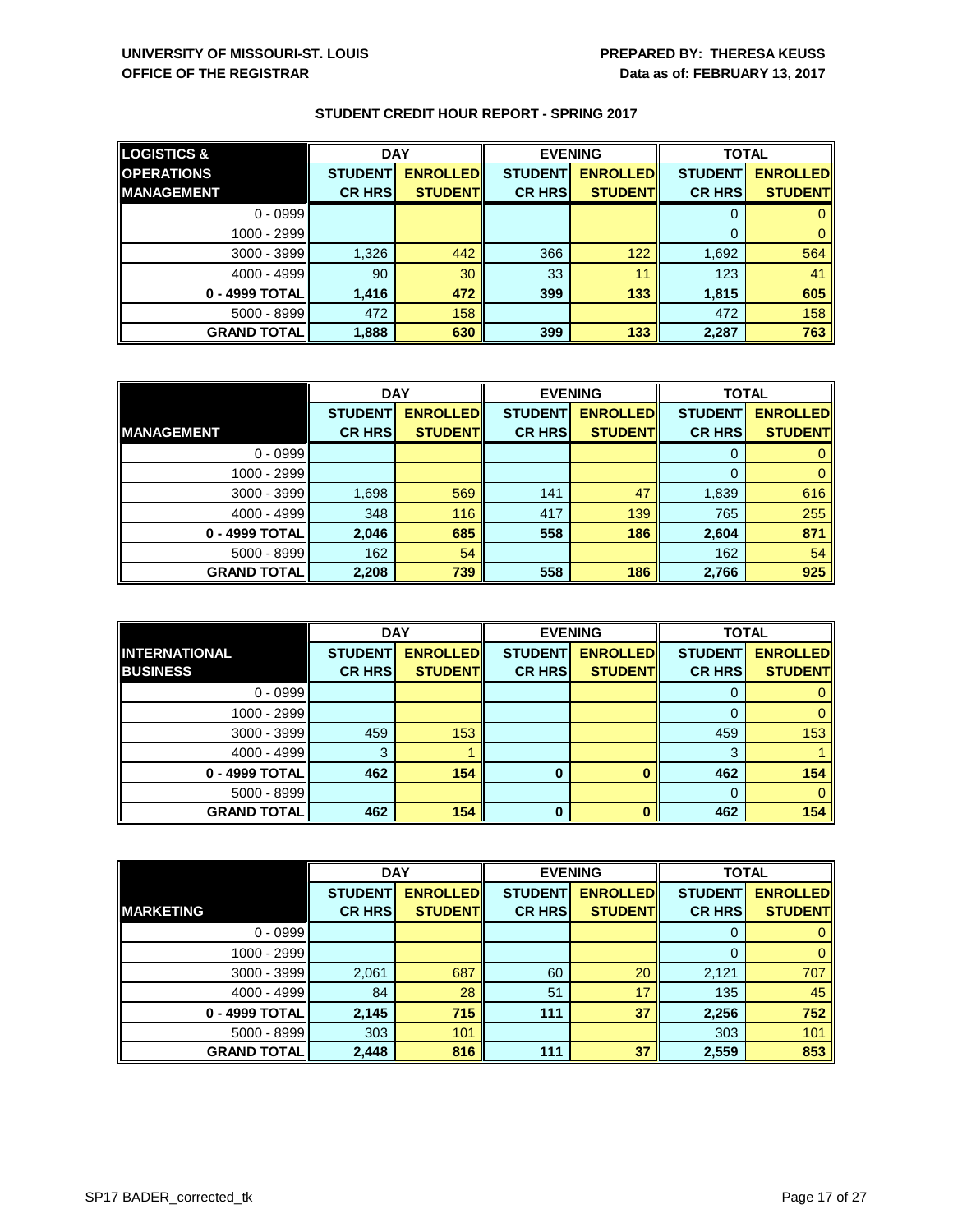|                    | <b>DAY</b>     |                 |                | <b>EVENING</b>  | <b>TOTAL</b>   |                 |
|--------------------|----------------|-----------------|----------------|-----------------|----------------|-----------------|
| <b>ADULT</b>       | <b>STUDENT</b> | <b>ENROLLED</b> | <b>STUDENT</b> | <b>ENROLLED</b> | <b>STUDENT</b> | <b>ENROLLED</b> |
| <b>EDUCATION</b>   | <b>CR HRS</b>  | <b>STUDENT</b>  | <b>CR HRS</b>  | <b>STUDENT</b>  | <b>CR HRS</b>  | <b>STUDENT</b>  |
| $0 - 0999$         |                |                 |                |                 |                |                 |
| $1000 - 2999$      |                |                 |                |                 |                |                 |
| $3000 - 3999$      |                |                 |                |                 |                |                 |
| $4000 - 4999$      |                |                 |                |                 |                |                 |
| 0 - 4999 TOTAL     |                |                 | 0              |                 |                |                 |
| $5000 - 8999$      | 50             | 16              |                |                 | 50             | 16              |
| <b>GRAND TOTAL</b> | 50             | 16              | 0              |                 | 50             | 16              |

|                    | <b>DAY</b>     |                 |                | <b>EVENING</b>  | <b>TOTAL</b>   |                 |
|--------------------|----------------|-----------------|----------------|-----------------|----------------|-----------------|
| <b>COUNSELOR</b>   | <b>STUDENT</b> | <b>ENROLLED</b> | <b>STUDENT</b> | <b>ENROLLED</b> | <b>STUDENT</b> | <b>ENROLLED</b> |
| <b>EDUCATION</b>   | <b>CR HRS</b>  | <b>STUDENT</b>  | <b>CR HRS</b>  | <b>STUDENT</b>  | <b>CR HRS</b>  | <b>STUDENT</b>  |
| $0 - 0999$         |                |                 |                |                 | 0              |                 |
| $1000 - 2999$      |                |                 |                |                 | 0              |                 |
| $3000 - 3999$      |                |                 |                |                 | 0              |                 |
| $4000 - 4999$      |                |                 |                |                 | 0              |                 |
| 0 - 4999 TOTAL     |                |                 | 0              |                 | $\bf{0}$       |                 |
| $5000 - 8999$      | 1,241          | 414             |                |                 | 1,241          | 414             |
| <b>GRAND TOTAL</b> | 1,241          | 414             | $\bf{0}$       |                 | 1,241          | 414             |

|                        | <b>DAY</b>     |                 |                | <b>EVENING</b>  | <b>TOTAL</b>   |                 |
|------------------------|----------------|-----------------|----------------|-----------------|----------------|-----------------|
| <b>EARLY CHILDHOOD</b> | <b>STUDENT</b> | <b>ENROLLED</b> | <b>STUDENT</b> | <b>ENROLLED</b> | <b>STUDENT</b> | <b>ENROLLED</b> |
| <b>EDUCATION</b>       | <b>CR HRS</b>  | <b>STUDENT</b>  | <b>CR HRS</b>  | <b>STUDENT</b>  | <b>CR HRS</b>  | <b>STUDENT</b>  |
| $0 - 0999$             |                |                 |                |                 | U              |                 |
| 1000 - 2999            |                |                 |                |                 | $\Omega$       | 0               |
| 3000 - 3999            | 90             | 44              | 24             | 8               | 114            | 52              |
| 4000 - 4999            | 84             | 13              |                |                 | 84             | 13              |
| 0 - 4999 TOTAL         | 174            | 57              | 24             | 8               | 198            | 65              |
| 5000 - 8999            | 87             | 30              |                |                 | 87             | 30              |
| <b>GRAND TOTAL</b>     | 261            | 87              | 24             | 8               | 285            | 95              |

|                    | <b>DAY</b>     |                 |                | <b>EVENING</b>  | <b>TOTAL</b>   |                 |
|--------------------|----------------|-----------------|----------------|-----------------|----------------|-----------------|
|                    | <b>STUDENT</b> | <b>ENROLLED</b> | <b>STUDENT</b> | <b>ENROLLED</b> | <b>STUDENT</b> | <b>ENROLLED</b> |
| <b>EDUCATION</b>   | <b>CR HRS</b>  | <b>STUDENT</b>  | <b>CR HRS</b>  | <b>STUDENT</b>  | <b>CR HRS</b>  | <b>STUDENT</b>  |
| $0 - 0999$         |                |                 |                |                 | 0              | 0               |
| 1000 - 2999        | 136            | 96              |                |                 | 136            | 96              |
| 3000 - 3999        | 72             | 24              |                |                 | 72             | 24              |
| 4000 - 4999        | 153            | 31              |                |                 | 153            | 31              |
| 0 - 4999 TOTAL     | 361            | 151             | $\bf{0}$       | O               | 361            | 151             |
| 5000 - 8999        | 777            | 467             |                |                 | 777            | 467             |
| <b>GRAND TOTAL</b> | 1,138          | 618             | $\bf{0}$       | n               | 1,138          | 618             |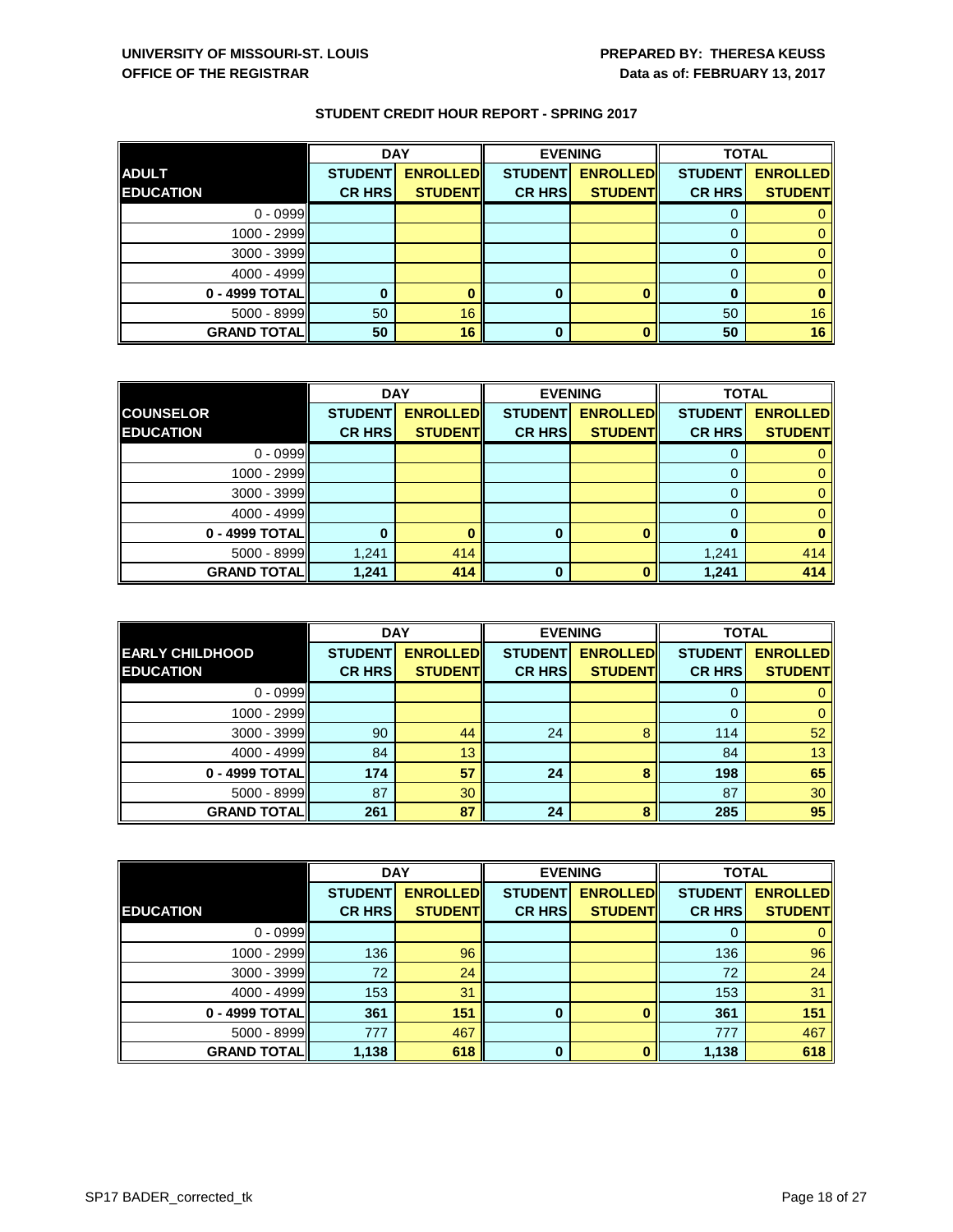|                       | <b>DAY</b>     |                 | <b>EVENING</b> |                 | <b>TOTAL</b>   |                 |
|-----------------------|----------------|-----------------|----------------|-----------------|----------------|-----------------|
| <b>EDUCATIONAL</b>    | <b>STUDENT</b> | <b>ENROLLED</b> | <b>STUDENT</b> | <b>ENROLLED</b> | <b>STUDENT</b> | <b>ENROLLED</b> |
| <b>ADMINISTRATION</b> | <b>CR HRS</b>  | <b>STUDENT</b>  | <b>CR HRS</b>  | <b>STUDENT</b>  | <b>CR HRS</b>  | <b>STUDENT</b>  |
| $0 - 0999$            |                |                 |                |                 |                |                 |
| 1000 - 2999           |                |                 |                |                 |                |                 |
| 3000 - 3999           |                |                 |                |                 |                |                 |
| 4000 - 4999           |                |                 |                |                 |                |                 |
| 0 - 4999 TOTAL        |                |                 |                |                 |                |                 |
| 5000 - 8999           | 237            | 79              |                |                 | 237            | 79              |
| <b>GRAND TOTAL</b>    | 237            | 79              | 0              |                 | 237            | 79              |

|                    | <b>DAY</b>     |                 | <b>EVENING</b> |                 | <b>TOTAL</b>   |                 |
|--------------------|----------------|-----------------|----------------|-----------------|----------------|-----------------|
| <b>EDUCATIONAL</b> | <b>STUDENT</b> | <b>ENROLLED</b> | <b>STUDENT</b> | <b>ENROLLED</b> | <b>STUDENT</b> | <b>ENROLLED</b> |
| <b>FOUNDATIONS</b> | <b>CR HRS</b>  | <b>STUDENT</b>  | <b>CR HRS</b>  | <b>STUDENT</b>  | <b>CR HRS</b>  | <b>STUDENT</b>  |
| $0 - 0999$         |                |                 |                |                 | O              |                 |
| $1000 - 2999$      |                |                 |                |                 | O              |                 |
| $3000 - 3999$      |                |                 |                |                 | 0              |                 |
| $4000 - 4999$      | 69             | 23              |                |                 | 69             | 23              |
| 0 - 4999 TOTAL     | 69             | 23              | 0              |                 | 69             | 23              |
| $5000 - 8999$      |                |                 |                |                 | 0              |                 |
| <b>GRAND TOTAL</b> | 69             | 23              | $\bf{0}$       |                 | 69             | 23              |

|                    | <b>DAY</b>     |                 |                | <b>EVENING</b>  | <b>TOTAL</b>   |                 |
|--------------------|----------------|-----------------|----------------|-----------------|----------------|-----------------|
| <b>EDUCATIONAL</b> | <b>STUDENT</b> | <b>ENROLLED</b> | <b>STUDENT</b> | <b>ENROLLED</b> | <b>STUDENT</b> | <b>ENROLLED</b> |
| <b>PSYCHOLOGY</b>  | <b>CR HRS</b>  | <b>STUDENT</b>  | <b>CR HRS</b>  | <b>STUDENT</b>  | <b>CR HRS</b>  | <b>STUDENT</b>  |
| $0 - 0999$         |                |                 |                |                 |                |                 |
| $1000 - 2999$      | 165            | 55              |                |                 | 165            | 55              |
| 3000 - 3999        | 93             | 31              |                |                 | 93             | 31              |
| 4000 - 4999        |                |                 |                |                 | 0              | $\mathbf{0}$    |
| 0 - 4999 TOTAL     | 258            | 86              | $\bf{0}$       |                 | 258            | 86              |
| $5000 - 8999$      | 504            | 168             |                |                 | 504            | 168             |
| <b>GRAND TOTAL</b> | 762            | 254             | $\bf{0}$       |                 | 762            | 254             |

|                    | <b>DAY</b>     |                 |                | <b>EVENING</b>  | <b>TOTAL</b>   |                 |
|--------------------|----------------|-----------------|----------------|-----------------|----------------|-----------------|
| <b>EDUCATIONAL</b> | <b>STUDENT</b> | <b>ENROLLED</b> | <b>STUDENT</b> | <b>ENROLLED</b> | <b>STUDENT</b> | <b>ENROLLED</b> |
| <b>RESEARCH</b>    | <b>CR HRS</b>  | <b>STUDENT</b>  | <b>CR HRS</b>  | <b>STUDENT</b>  | <b>CR HRS</b>  | <b>STUDENT</b>  |
| $0 - 0999$         |                |                 |                |                 | 0              |                 |
| $1000 - 2999$      |                |                 |                |                 |                |                 |
| $3000 - 3999$      |                |                 |                |                 | 0              |                 |
| $4000 - 4999$      |                |                 |                |                 | 0              |                 |
| 0 - 4999 TOTAL     |                |                 | 0              |                 | 0              |                 |
| $5000 - 8999$      | 366            | 122             |                |                 | 366            | 122             |
| <b>GRAND TOTAL</b> | 366            | 122             | 0              |                 | 366            | 122             |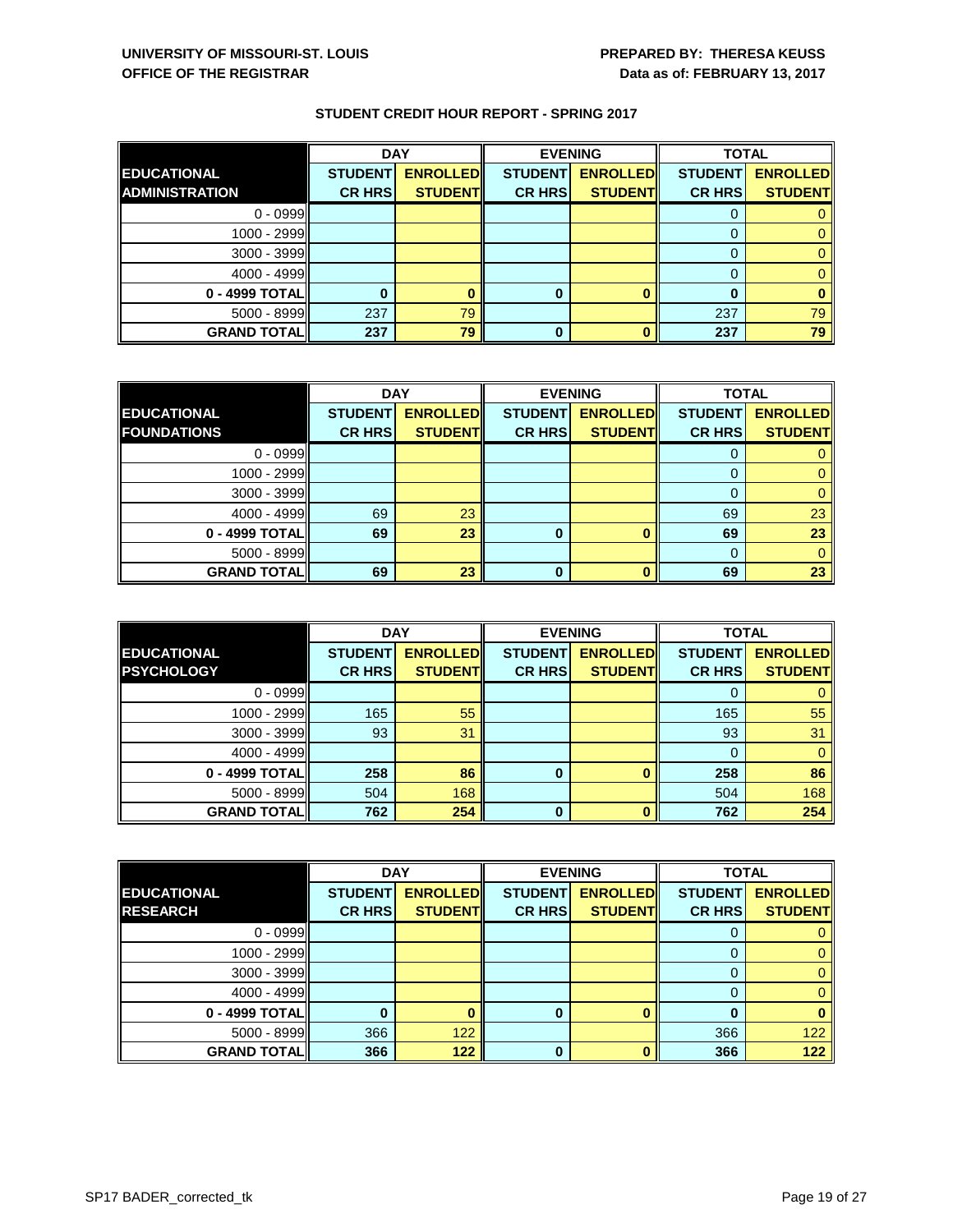|                    | <b>DAY</b>     |                 |                | <b>EVENING</b>  | <b>TOTAL</b>   |                 |
|--------------------|----------------|-----------------|----------------|-----------------|----------------|-----------------|
| <b>EDUCATIONAL</b> | <b>STUDENT</b> | <b>ENROLLED</b> | <b>STUDENT</b> | <b>ENROLLED</b> | <b>STUDENT</b> | <b>ENROLLED</b> |
| <b>TECHNOLOGY</b>  | <b>CR HRS</b>  | <b>STUDENT</b>  | <b>CR HRS</b>  | <b>STUDENT</b>  | <b>CR HRS</b>  | <b>STUDENT</b>  |
| $0 - 0999$         |                |                 |                |                 | 0              |                 |
| $1000 - 2999$      | 63             | 21              |                |                 | 63             | 21              |
| 3000 - 3999        | 35             | 35              |                |                 | 35             | 35              |
| $4000 - 4999$      | 42             | 14              |                |                 | 42             | 14              |
| 0 - 4999 TOTAL     | 140            | 70              | $\bf{0}$       | Ω               | 140            | 70              |
| $5000 - 8999$      | 41             | 19              |                |                 | 41             | 19              |
| <b>GRAND TOTAL</b> | 181            | 89              | 0              |                 | 181            | 89              |

|                    | <b>DAY</b>     |                 | <b>EVENING</b> |                 | <b>TOTAL</b>   |                 |
|--------------------|----------------|-----------------|----------------|-----------------|----------------|-----------------|
| <b>ELEMENTARY</b>  | <b>STUDENT</b> | <b>ENROLLED</b> | <b>STUDENT</b> | <b>ENROLLED</b> | <b>STUDENT</b> | <b>ENROLLED</b> |
| <b>EDUCATION</b>   | <b>CR HRS</b>  | <b>STUDENT</b>  | <b>CR HRS</b>  | <b>STUDENT</b>  | <b>CR HRS</b>  | <b>STUDENT</b>  |
| $0 - 0999$         |                |                 |                |                 | 0              |                 |
| $1000 - 2999$      |                |                 |                |                 | 0              |                 |
| $3000 - 3999$      | 283            | 77              | 52             | 13              | 335            | 90              |
| $4000 - 4999$      | 1,380          | 208             | 51             | 17              | 1,431          | 225             |
| 0 - 4999 TOTAL     | 1,663          | 285             | 103            | 30              | 1,766          | 315             |
| $5000 - 8999$      | 449            | 154             |                |                 | 449            | 154             |
| <b>GRAND TOTAL</b> | 2,112          | 439             | 103            | 30 <sup>°</sup> | 2,215          | 469             |

|                             | <b>DAY</b>     |                 |                | <b>EVENING</b>  | <b>TOTAL</b>   |                 |
|-----------------------------|----------------|-----------------|----------------|-----------------|----------------|-----------------|
|                             | <b>STUDENT</b> | <b>ENROLLED</b> | <b>STUDENT</b> | <b>ENROLLED</b> | <b>STUDENT</b> | <b>ENROLLED</b> |
| <b>HEALTH &amp; PHYS ED</b> | <b>CR HRS</b>  | <b>STUDENT</b>  | <b>CR HRS</b>  | <b>STUDENT</b>  | <b>CR HRS</b>  | <b>STUDENT</b>  |
| $0 - 0999$                  |                |                 |                |                 |                |                 |
| 1000 - 2999                 |                |                 |                |                 |                | 0               |
| 3000 - 3999                 |                |                 |                |                 | O              | 0               |
| 4000 - 4999                 |                |                 |                |                 | 0              | 0               |
| $0 - 4999$ TOTAL            |                |                 | 0              |                 | $\bf{0}$       |                 |
| 5000 - 8999                 |                |                 |                |                 | 0              | 0               |
| <b>GRAND TOTAL</b>          |                |                 | 0              |                 | O              | 0               |

|                         | <b>DAY</b>     |                 |                | <b>EVENING</b>  | <b>TOTAL</b>   |                 |
|-------------------------|----------------|-----------------|----------------|-----------------|----------------|-----------------|
|                         | <b>STUDENT</b> | <b>ENROLLED</b> | <b>STUDENT</b> | <b>ENROLLED</b> | <b>STUDENT</b> | <b>ENROLLED</b> |
| <b>HIGHER EDUCATION</b> | <b>CR HRS</b>  | <b>STUDENT</b>  | <b>CR HRS</b>  | <b>STUDENT</b>  | <b>CR HRS</b>  | <b>STUDENT</b>  |
| $0 - 0999$              |                |                 |                |                 |                |                 |
| 1000 - 2999             |                |                 |                |                 |                | $\overline{0}$  |
| $3000 - 3999$           |                |                 |                |                 |                | 0               |
| 4000 - 4999             |                |                 |                |                 |                | $\mathbf{0}$    |
| $0 - 4999$ TOTAL        |                |                 | 0              |                 |                | $\bf{0}$        |
| $5000 - 8999$           | 231            | 77              |                |                 | 231            | 77              |
| <b>GRAND TOTAL</b>      | 231            | 77              | $\mathbf{0}$   |                 | 231            | 77              |

|                                                    | <b>DAY</b>     |                 | <b>EVENING</b> |                  | <b>TOTAL</b>   |                |
|----------------------------------------------------|----------------|-----------------|----------------|------------------|----------------|----------------|
| STUDENT ENROLLED STUDENT ENROLLED STUDENT ENROLLED |                |                 |                |                  |                |                |
| <b>IMIDDLE EDUCATION</b>                           | <b>CR HRSI</b> | <b>STUDENTI</b> | <b>CR HRSI</b> | <b>STUDENTIL</b> | <b>CR HRSI</b> | <b>STUDENT</b> |
| 0 - 0999l <mark>l</mark>                           |                |                 |                |                  |                |                |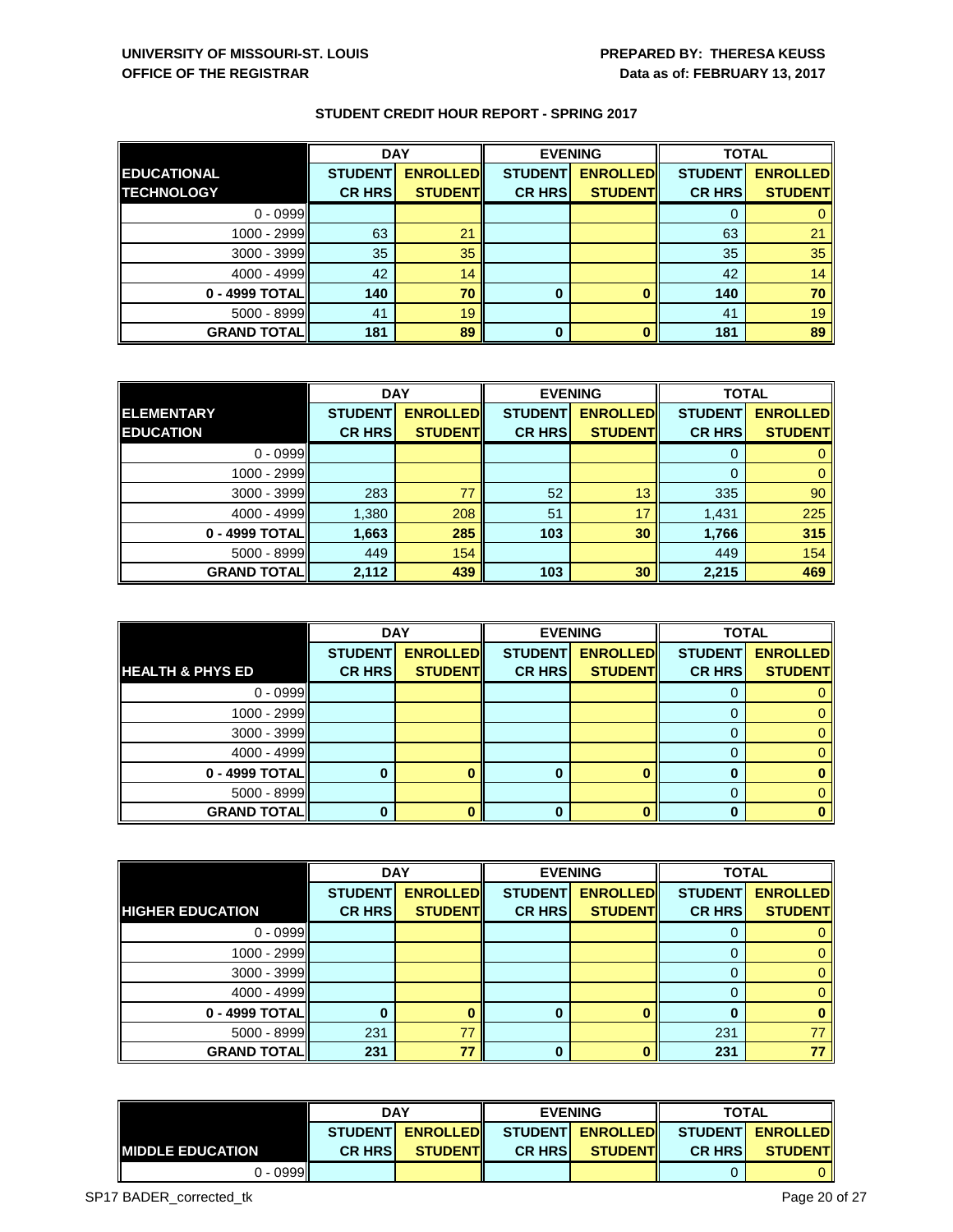# **UNIVERSITY OF MISSOURI-ST. LOUIS PREPARED BY: THERESA KEUSS OFFICE OF THE REGISTRAR DATA BY A STATE OF THE REGISTRAR DATA BY A STATE OF THE REGISTRAR**

| Π<br>$1000 - 2999$ |     |    |  |     |    |
|--------------------|-----|----|--|-----|----|
| $3000 - 3999$      |     |    |  |     |    |
| $4000 - 4999$      | 237 | 34 |  | 237 | 21 |
| $0 - 4999$ TOTAL   | 237 | 34 |  | 237 | 34 |
| $5000 - 8999$      |     |    |  |     |    |
| <b>GRAND TOTAL</b> | 237 | 34 |  | 237 |    |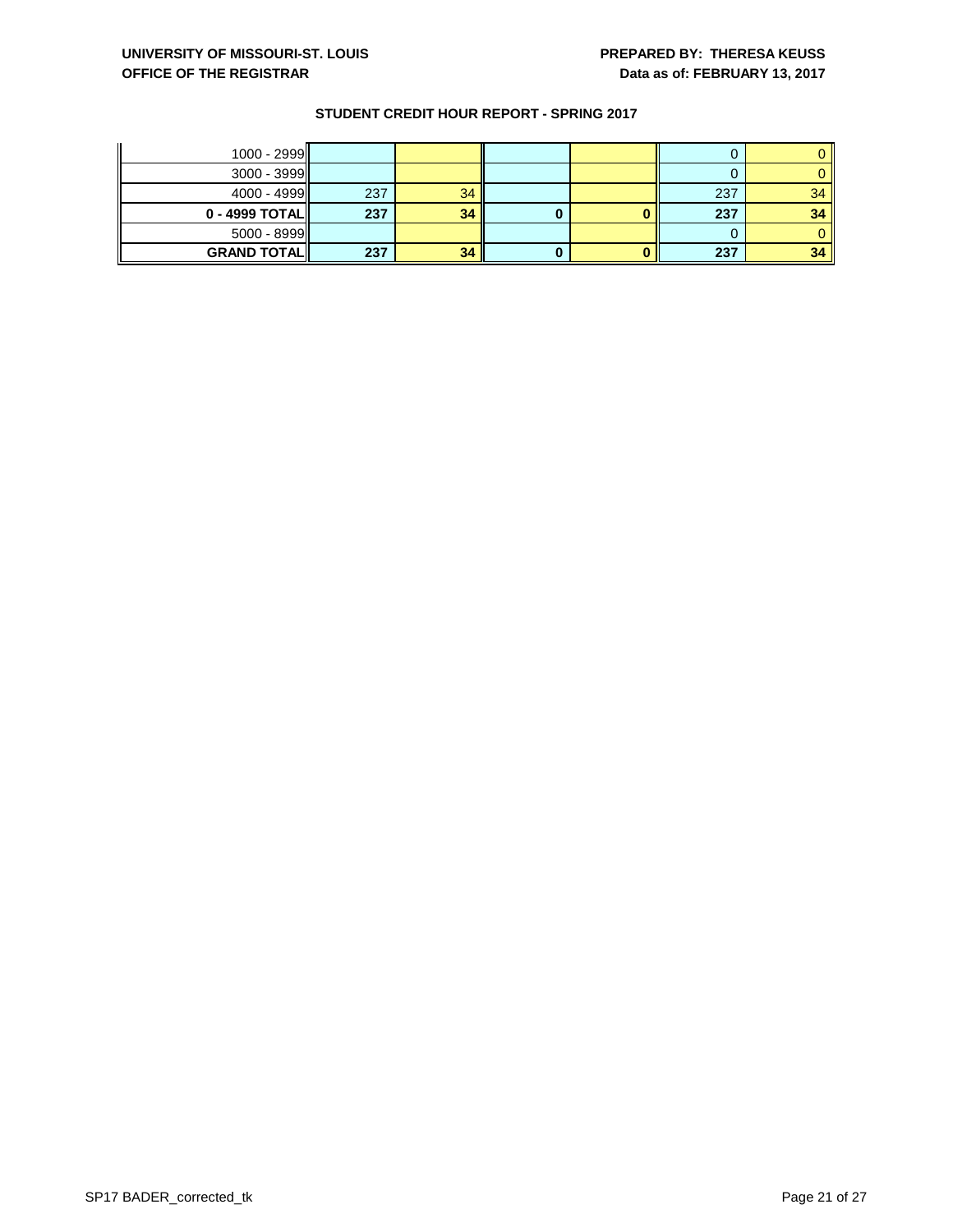|                    | <b>DAY</b>     |                 |                | <b>EVENING</b>  | <b>TOTAL</b>   |                 |
|--------------------|----------------|-----------------|----------------|-----------------|----------------|-----------------|
| <b>PHYSICAL</b>    | <b>STUDENT</b> | <b>ENROLLED</b> | <b>STUDENT</b> | <b>ENROLLED</b> | <b>STUDENT</b> | <b>ENROLLED</b> |
| <b>EDUCATION</b>   | <b>CR HRS</b>  | <b>STUDENT</b>  | <b>CR HRS</b>  | <b>STUDENT</b>  | <b>CR HRS</b>  | <b>STUDENT</b>  |
| $0 - 0999$         |                |                 |                |                 |                |                 |
| 1000 - 2999        | 73             | 49              |                |                 | 73             | 49              |
| 3000 - 3999        | 426            | 136             |                |                 | 426            | 136             |
| 4000 - 4999        | 42             | 9               |                |                 | 42             |                 |
| 0 - 4999 TOTAL     | 541            | 194             | 0              |                 | 541            | 194             |
| 5000 - 8999        | 3              |                 |                |                 | 3              |                 |
| <b>GRAND TOTAL</b> | 544            | 195             | 0              |                 | 544            | 195             |

|                    | <b>DAY</b>     |                 | <b>EVENING</b> |                 | <b>TOTAL</b>   |                 |
|--------------------|----------------|-----------------|----------------|-----------------|----------------|-----------------|
| <b>SECONDARY</b>   | <b>STUDENT</b> | <b>ENROLLED</b> | <b>STUDENT</b> | <b>ENROLLED</b> | <b>STUDENT</b> | <b>ENROLLED</b> |
| <b>EDUCATION</b>   | <b>CR HRS</b>  | <b>STUDENT</b>  | <b>CR HRS</b>  | <b>STUDENT</b>  | <b>CR HRS</b>  | <b>STUDENT</b>  |
| $0 - 0999$         |                |                 |                |                 | O              |                 |
| $1000 - 2999$      |                |                 |                |                 | 0              |                 |
| $3000 - 3999$      |                |                 |                |                 |                |                 |
| $4000 - 4999$      | 573            | 111             |                |                 | 573            | 111             |
| 0 - 4999 TOTAL     | 573            | 111             | 0              |                 | 573            | 111             |
| $5000 - 8999$      | 241            | 68              |                |                 | 241            | 68              |
| <b>GRAND TOTAL</b> | 814            | 179             | $\bf{0}$       |                 | 814            | 179             |

|                    | <b>DAY</b>     |                 |                | <b>EVENING</b>  | <b>TOTAL</b>   |                 |
|--------------------|----------------|-----------------|----------------|-----------------|----------------|-----------------|
| <b>SPECIAL</b>     | <b>STUDENT</b> | <b>ENROLLED</b> | <b>STUDENT</b> | <b>ENROLLED</b> | <b>STUDENT</b> | <b>ENROLLED</b> |
| <b>EDUCATION</b>   | <b>CR HRS</b>  | <b>STUDENT</b>  | <b>CR HRS</b>  | <b>STUDENT</b>  | <b>CR HRS</b>  | <b>STUDENT</b>  |
| $0 - 0999$         |                |                 |                |                 | O              |                 |
| $1000 - 2999$      |                |                 |                |                 | $\Omega$       | $\mathbf 0$     |
| 3000 - 3999        | 156            | 52              | 87             | 29              | 243            | 81              |
| 4000 - 4999        | 465            | 155             | 117            | 39              | 582            | 194             |
| 0 - 4999 TOTAL     | 621            | 207             | 204            | 68              | 825            | 275             |
| $5000 - 8999$      | 660            | 220             |                |                 | 660            | 220             |
| <b>GRAND TOTAL</b> | 1,281          | 427             | 204            | 68              | 1,485          | 495             |

|                    | <b>DAY</b>     |                 |                | <b>EVENING</b>  | <b>TOTAL</b>   |                 |
|--------------------|----------------|-----------------|----------------|-----------------|----------------|-----------------|
| <b>TEACHER</b>     | <b>STUDENT</b> | <b>ENROLLED</b> | <b>STUDENT</b> | <b>ENROLLED</b> | <b>STUDENT</b> | <b>ENROLLED</b> |
| <b>EDUCATION</b>   | <b>CR HRS</b>  | <b>STUDENT</b>  | <b>CR HRS</b>  | <b>STUDENT</b>  | <b>CR HRS</b>  | <b>STUDENT</b>  |
| $0 - 0999$         |                |                 |                |                 | 0              | 0               |
| 1000 - 2999        | 190            | 150             |                |                 | 190            | 150             |
| $3000 - 3999$      | 160            | 81              | 37             | 14              | 197            | 95              |
| $4000 - 4999$      |                |                 | 69             | 23              | 69             | 23              |
| 0 - 4999 TOTAL     | 350            | 231             | 106            | 37              | 456            | 268             |
| $5000 - 8999$      | 849            | 319             |                |                 | 849            | 319             |
| <b>GRAND TOTAL</b> | 1,199          | 550             | 106            | 37              | 1,305          | 587             |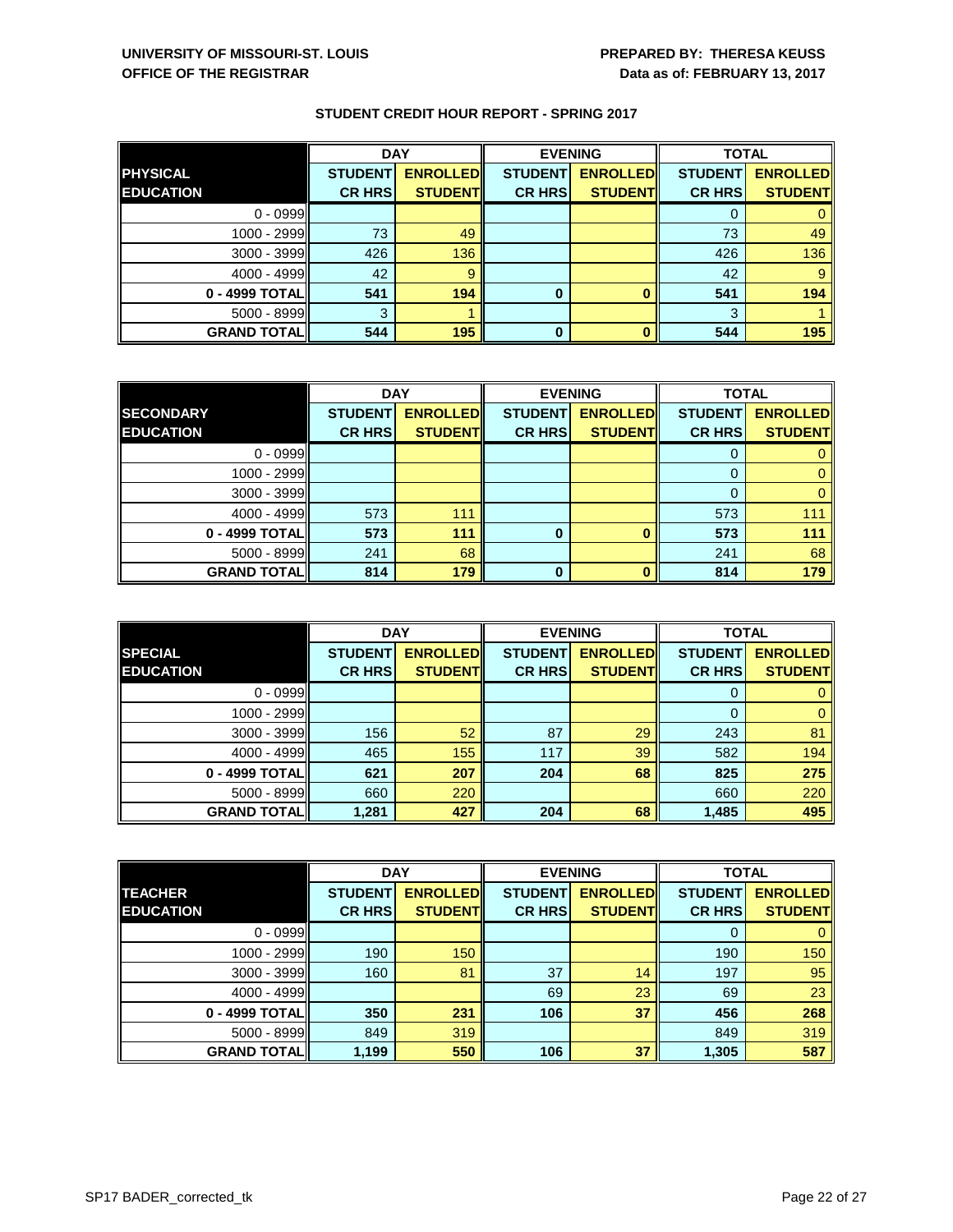|                           | <b>DAY</b>     |                 | <b>EVENING</b> |                 | <b>TOTAL</b>   |                 |
|---------------------------|----------------|-----------------|----------------|-----------------|----------------|-----------------|
| <b>TOTAL COLLEGE OF</b>   | <b>STUDENT</b> | <b>ENROLLED</b> | <b>STUDENT</b> | <b>ENROLLED</b> | <b>STUDENT</b> | <b>ENROLLED</b> |
| <b>ARTS &amp; SCIENCE</b> | <b>CR HRS</b>  | <b>STUDENT</b>  | <b>CR HRS</b>  | <b>STUDENT</b>  | <b>CR HRS</b>  | <b>STUDENT</b>  |
| $0 - 0999$                |                |                 |                |                 |                |                 |
| 1000 - 2999               | 33,262         | 10,899          | 3,067          | 904             | 36,329         | 11,803          |
| $3000 - 3999$             | 9,980          | 3,387           | 711            | 237             | 10,691         | 3,624           |
| 4000 - 4999               | 5,145          | 1,831           | 1,290          | 428             | 6,435          | 2,259           |
| 0 - 4999 TOTAL            | 48,387         | 16,117          | 5,068          | 1,569           | 53,455         | 17,686          |
| 5000 - 8999               | 3,464          | 1,333           |                |                 | 3,464          | 1,333           |
| <b>GRAND TOTAL</b>        | 51,851         | 17,450          | 5,068          | 1,569           | 56,919         | 19,019          |

|                                | <b>DAY</b>     |                 | <b>EVENING</b> |                 | <b>TOTAL</b>   |                 |
|--------------------------------|----------------|-----------------|----------------|-----------------|----------------|-----------------|
| <b>TOTAL COLLEGE OF</b>        | <b>STUDENT</b> | <b>ENROLLED</b> | <b>STUDENT</b> | <b>ENROLLED</b> | <b>STUDENT</b> | <b>ENROLLED</b> |
| <b>BUSINESS ADMINISTRATIOI</b> | <b>CR HRS</b>  | <b>STUDENT</b>  | <b>CR HRS</b>  | <b>STUDENT</b>  | <b>CR HRS</b>  | <b>STUDENT</b>  |
| $0 - 0999$                     |                |                 |                |                 |                |                 |
| $1000 - 2999$                  | 3,957          | 1,319           | 330            | 110             | 4,287          | 1,429           |
| $3000 - 3999$                  | 7,924          | 2,654           | 1,654          | 552             | 9,578          | 3,206           |
| $4000 - 4999$                  | 549            | 183             | 906            | 302             | 1,455          | 485             |
| $0 - 4999$ TOTAL               | 12,430         | 4,156           | 2,890          | 964             | 15,320         | 5,120           |
| $5000 - 8999$                  | 3,033          | 1,019           | 0              |                 | 3,033          | 1,019           |
| <b>GRAND TOTAL</b>             | 15,463         | 5,175           | 2,890          | 964             | 18,353         | 6,139           |

|                         | <b>DAY</b>     |                 |                | <b>EVENING</b>  | <b>TOTAL</b>   |                 |
|-------------------------|----------------|-----------------|----------------|-----------------|----------------|-----------------|
| <b>TOTAL COLLEGE OF</b> | <b>STUDENT</b> | <b>ENROLLED</b> | <b>STUDENT</b> | <b>ENROLLED</b> | <b>STUDENT</b> | <b>ENROLLED</b> |
| <b>EDUCATION</b>        | <b>CR HRS</b>  | <b>STUDENT</b>  | <b>CR HRS</b>  | <b>STUDENT</b>  | <b>CR HRS</b>  | <b>STUDENT</b>  |
| $0 - 0999$              |                |                 | 0              |                 |                |                 |
| $1000 - 2999$           | 627            | 371             | 0              | 0               | 627            | 371             |
| $3000 - 3999$           | 1,315          | 480             | 200            | 64              | 1,515          | 544             |
| $4000 - 4999$           | 3,045          | 598             | 237            | 79              | 3,282          | 677             |
| 0 - 4999 TOTAL          | 4,987          | 1,449           | 437            | 143             | 5,424          | 1,592           |
| $5000 - 8999$           | 5,736          | 2,154           | 0              |                 | 5,736          | 2,154           |
| <b>GRAND TOTAL</b>      | 10,723         | 3,603           | 437            | 143             | 11,160         | 3,746           |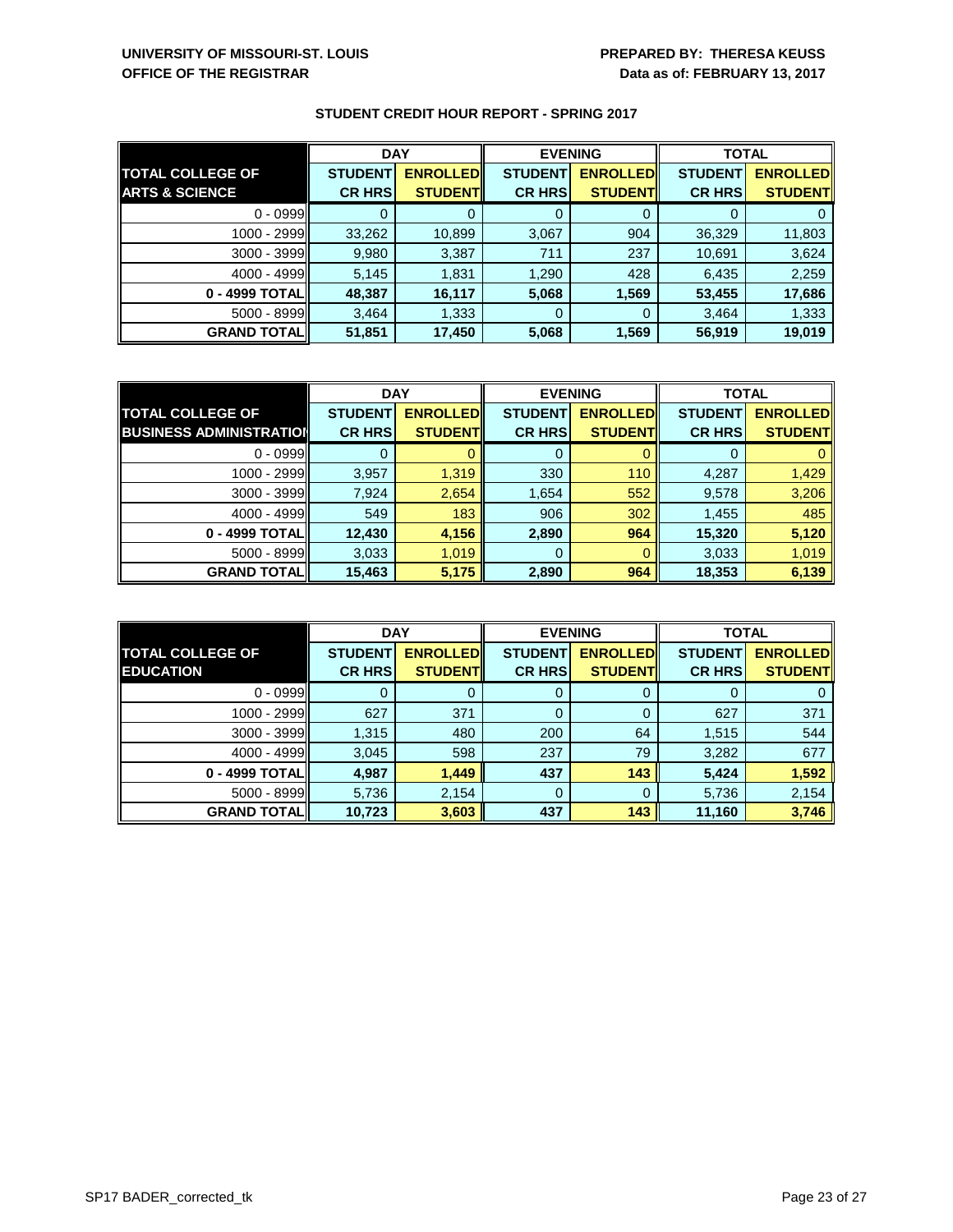|                             | <b>DAY</b>     |                 | <b>EVENING</b> |                 | <b>TOTAL</b>   |                 |
|-----------------------------|----------------|-----------------|----------------|-----------------|----------------|-----------------|
| UMSL/WU ENGINEERING         | <b>STUDENT</b> | <b>ENROLLED</b> | <b>STUDENT</b> | <b>ENROLLED</b> | <b>STUDENT</b> | <b>ENROLLED</b> |
| <b>PRE-ENGINEERING INC</b>  | <b>CR HRS</b>  | <b>STUDENT</b>  | <b>CR HRS</b>  | <b>STUDENT</b>  | <b>CR HRS</b>  | <b>STUDENT</b>  |
| 0 - 0999 Pre-Engineering    |                |                 |                |                 | 0              |                 |
| 1000 - 2999 Pre-Engineering |                |                 |                |                 | $\overline{0}$ |                 |
| $0 - 0999$                  |                |                 |                |                 | $\Omega$       |                 |
| 1000 - 2999                 | 177            | 59              | 352            | 167             | 529            | 226             |
| 3000 - 3999                 |                |                 | 724            | 248             | 724            | 248             |
| 4000 - 4999                 | 16             | 6               | 544            | 214             | 560            | 220             |
| 0 - 4999 TOTAL              | 193            | 65              | 1,620          | 629             | 1,813          | 694             |
| 5000 - 8999                 |                |                 |                |                 | 0              |                 |
| <b>GRAND TOTAL</b>          | 193            | 65              | 1,620          | 629             | 1,813          | 694             |

|                         | <b>DAY</b>     |                 | <b>EVENING</b> |                 | <b>TOTAL</b>   |                 |
|-------------------------|----------------|-----------------|----------------|-----------------|----------------|-----------------|
| <b>TOTAL COLLEGE OF</b> | <b>STUDENT</b> | <b>ENROLLED</b> | <b>STUDENT</b> | <b>ENROLLED</b> | <b>STUDENT</b> | <b>ENROLLED</b> |
| <b>NURSING</b>          | <b>CR HRS</b>  | <b>STUDENT</b>  | <b>CR HRS</b>  | <b>STUDENT</b>  | <b>CR HRS</b>  | <b>STUDENT</b>  |
| $0 - 0999$              |                |                 |                |                 |                |                 |
| $1000 - 2999$           | 496            | 190             |                |                 | 496            | 190             |
| $3000 - 3999$           | 3,930          | 1,070           | 573            | 144             | 4,503          | 1,214           |
| $4000 - 4999$           | 827            | 167             |                |                 | 827            | 167             |
| $0 - 4999$ TOTAL        | 5,253          | 1,427           | 573            | 144             | 5,826          | 1,571           |
| 5000 - 8999             | 1,299          | 392             |                |                 | 1,299          | 392             |
| <b>GRAND TOTAL</b>      | 6,552          | 1,819           | 573            | 144             | 7,125          | 1,963           |

|                         |                | <b>DAY</b>      |                | <b>EVENING</b>  | <b>TOTAL</b>   |                 |
|-------------------------|----------------|-----------------|----------------|-----------------|----------------|-----------------|
| <b>TOTAL COLLEGE OF</b> | <b>STUDENT</b> | <b>ENROLLED</b> | <b>STUDENT</b> | <b>ENROLLED</b> | <b>STUDENT</b> | <b>ENROLLED</b> |
| <b>OPTOMETRY</b>        | <b>CR HRS</b>  | <b>STUDENT</b>  | <b>CR HRS</b>  | <b>STUDENT</b>  | <b>CR HRS</b>  | <b>STUDENT</b>  |
| $0 - 0999$              |                |                 |                |                 | 0              | 0               |
| 1000 - 2999             |                |                 |                |                 | $\mathbf 0$    | 0               |
| 3000 - 3999             |                |                 |                |                 | $\Omega$       | $\overline{0}$  |
| 4000 - 4999             |                |                 |                |                 | $\mathbf 0$    | $\mathbf 0$     |
| 0 - 4999 TOTAL          | $\bf{0}$       | $\bf{0}$        | $\bf{0}$       | $\bf{0}$        | $\mathbf 0$    | $\bf{0}$        |
| 5000 - 8999             | 3,079          | 1,097           |                |                 | 3,079          | 1,097           |
| <b>GRAND TOTAL</b>      | 3,079          | 1,097           | $\bf{0}$       | $\bf{0}$        | 3,079          | 1,097           |
|                         |                |                 |                |                 |                |                 |
|                         |                |                 |                |                 |                |                 |
|                         |                | <b>DAY</b>      |                | <b>EVENING</b>  | <b>TOTAL</b>   |                 |
| <b>SCHOOL OF</b>        | <b>STUDENT</b> | <b>ENROLLED</b> | <b>STUDENT</b> | <b>ENROLLED</b> | <b>STUDENT</b> | <b>ENROLLED</b> |
| <b>SOCIAL WORK</b>      | <b>CR HRS</b>  | <b>STUDENT</b>  | <b>CR HRS</b>  | <b>STUDENT</b>  | <b>CR HRS</b>  | <b>STUDENT</b>  |
| $0 - 0999$              |                |                 |                |                 | 0              | 0               |
| 1000 - 2999             | 167            | 65              | 31             | 17              | 198            | 82              |
| 3000 - 3999             | 597            | 199             | 123            | 41              | 720            | 240             |
| 4000 - 4999             | 616            | 206             | 255            | 85              | 871            | 291             |
| 0 - 4999 TOTAL          | 1,380          | 470             | 409            | 143             | 1,789          | 613             |
| 5000 - 8999             | 1,153          | 395             |                |                 | 1,153          | 395             |
| <b>GRAND TOTAL</b>      | 2,533          | 865             | 409            | 143             | 2,942          | 1,008           |

|               | <b>DAY</b> |  | <b>EVENING</b>                                     |  | <b>TOTAL</b> |  |
|---------------|------------|--|----------------------------------------------------|--|--------------|--|
| <b>ITOTAL</b> |            |  | STUDENT ENROLLED STUDENT ENROLLED STUDENT ENROLLED |  |              |  |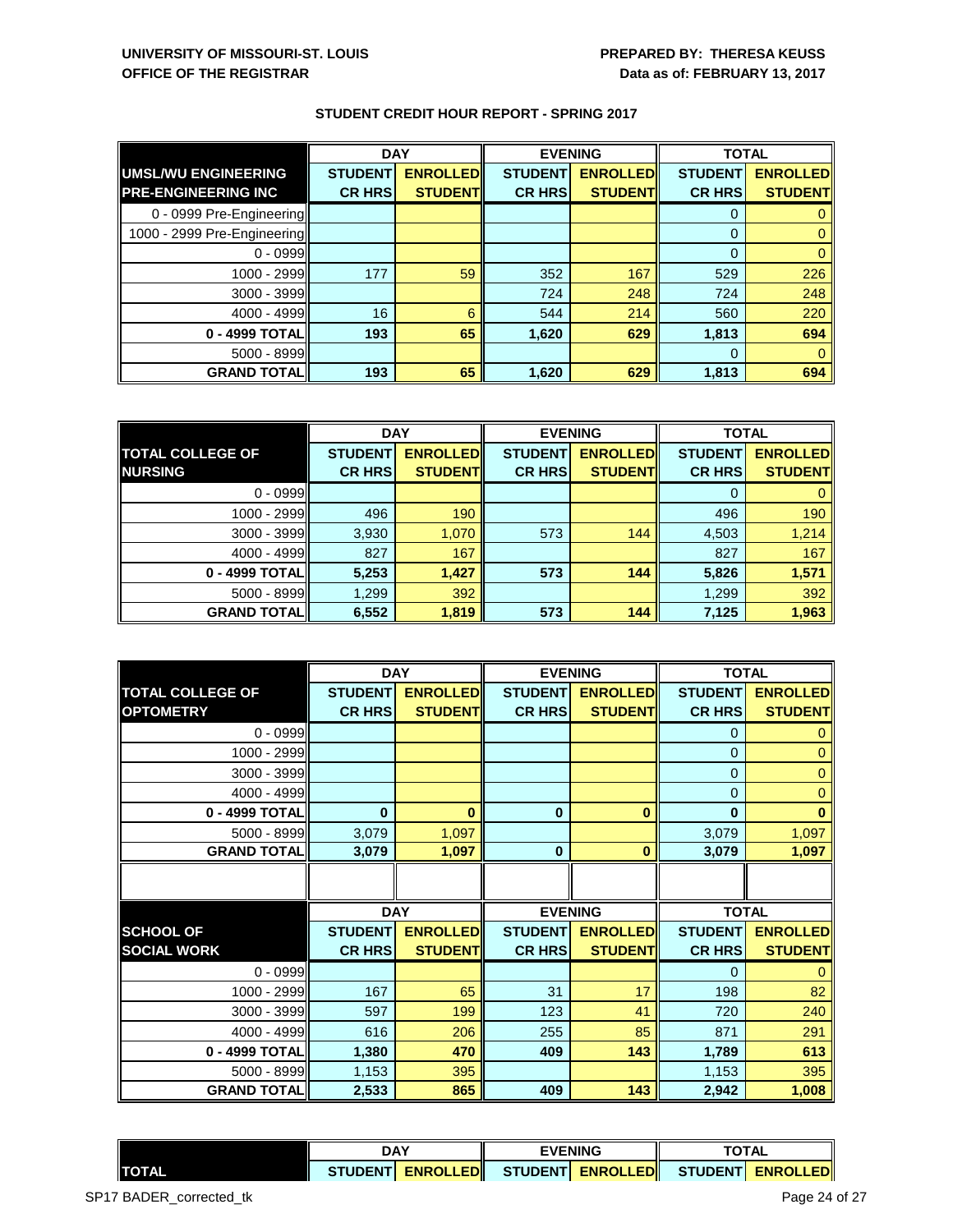| <b>GRADUATE</b>    | <b>CR HRS</b> | <b>STUDENT</b> | <b>CR HRS</b> | <b>STUDENT</b> | <b>CR HRS</b> | <b>STUDENT</b>  |
|--------------------|---------------|----------------|---------------|----------------|---------------|-----------------|
| $0 - 0999$         |               |                |               |                |               |                 |
| $1000 - 2999$      |               |                |               |                |               |                 |
| $3000 - 3999$      |               |                |               |                |               |                 |
| $4000 - 4999$      |               |                |               |                |               |                 |
| $0 - 4999$ TOTAL   |               |                | U             |                |               |                 |
| $5000 - 8999$      | 286           | 98             |               |                | 286           | 98              |
| <b>GRAND TOTAL</b> | 286           | 98             |               |                | 286           | 98 <sub>1</sub> |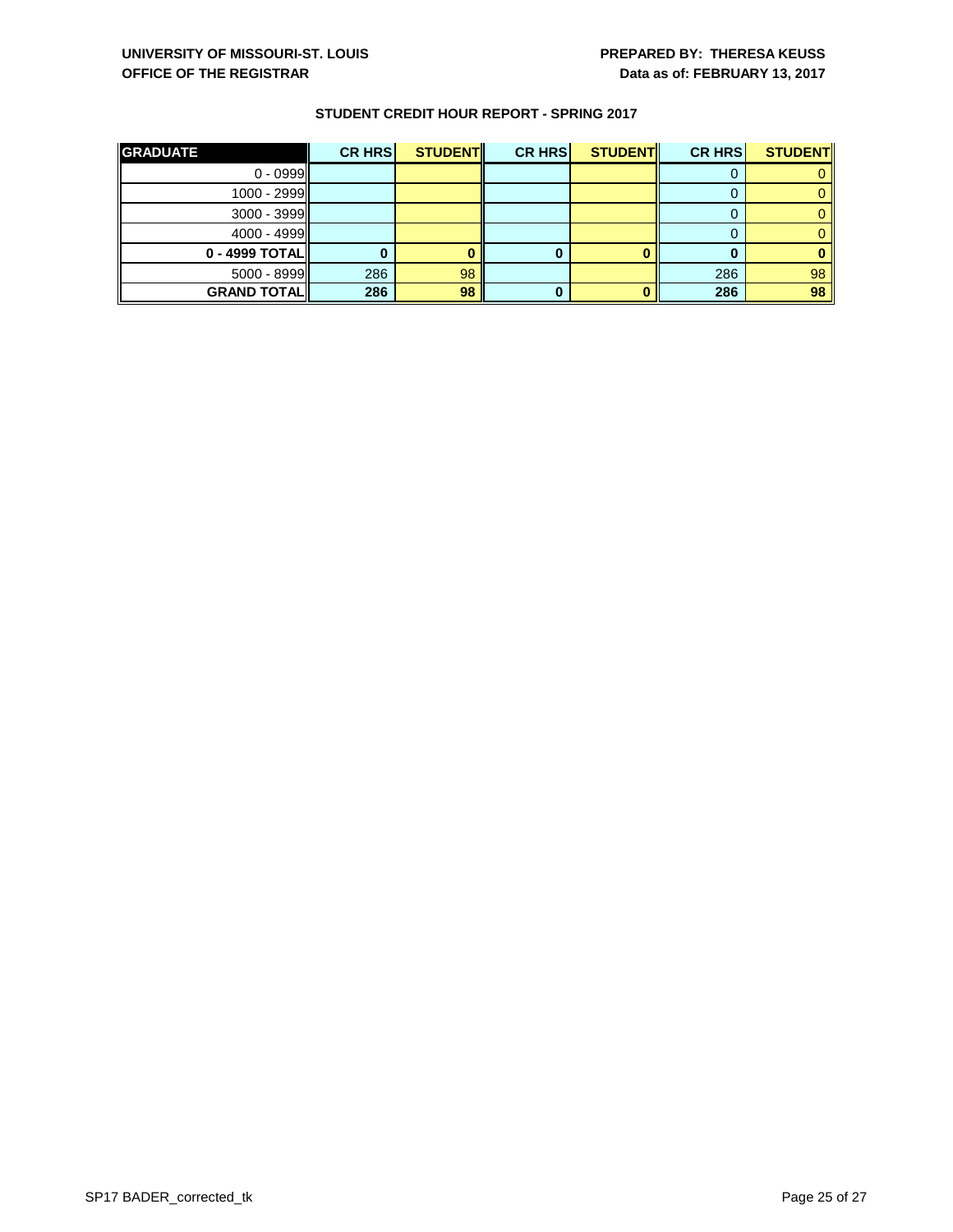|                         | <b>DAY</b>     |                 | <b>EVENING</b> |                 | <b>TOTAL</b>   |                 |
|-------------------------|----------------|-----------------|----------------|-----------------|----------------|-----------------|
| TOTAL AIR &             | <b>STUDENT</b> | <b>ENROLLED</b> | <b>STUDENT</b> | <b>ENROLLED</b> | <b>STUDENT</b> | <b>ENROLLED</b> |
| <b>MILITARY SCIENCE</b> | <b>CR HRS</b>  | <b>STUDENT</b>  | <b>CR HRS</b>  | <b>STUDENT</b>  | <b>CR HRS</b>  | <b>STUDENT</b>  |
| $0 - 0999$              |                |                 |                |                 |                |                 |
| 1000 - 2999             |                |                 |                |                 |                |                 |
| $3000 - 3999$           |                |                 |                |                 |                |                 |
| 4000 - 4999             |                |                 |                |                 |                |                 |
| 0 - 4999 TOTAL          |                |                 | 0              |                 |                |                 |
| $5000 - 8999$           |                |                 |                |                 |                |                 |
| <b>GRAND TOTAL</b>      |                |                 | 0              |                 | 0              |                 |

|                    | <b>DAY</b>     |                 | <b>EVENING</b> |                 | <b>TOTAL</b>   |                 |
|--------------------|----------------|-----------------|----------------|-----------------|----------------|-----------------|
|                    | <b>STUDENT</b> | <b>ENROLLED</b> | <b>STUDENT</b> | <b>ENROLLED</b> | <b>STUDENT</b> | <b>ENROLLED</b> |
| <b>TOTAL CO-OP</b> | <b>CR HRS</b>  | <b>STUDENT</b>  | <b>CR HRS</b>  | <b>STUDENT</b>  | <b>CR HRS</b>  | <b>STUDENT</b>  |
| $0 - 0999$         |                |                 |                |                 |                |                 |
| $1000 - 2999$      |                |                 |                |                 |                |                 |
| $3000 - 3999$      | 48             |                 |                |                 | 48             |                 |
| 4000 - 4999        | 286            | 31              |                |                 | 286            | 31              |
| 0 - 4999 TOTAL     | 334            | 35              | 0              |                 | 334.0          | 35              |
| $5000 - 8999$      | 18             |                 |                |                 | 18             |                 |
| <b>GRAND TOTAL</b> | 352            | 37              | $\mathbf{0}$   |                 | 352            | 37              |

|                        | <b>DAY</b>     |                 | <b>EVENING</b> |                 | <b>TOTAL</b>   |                 |
|------------------------|----------------|-----------------|----------------|-----------------|----------------|-----------------|
|                        | <b>STUDENT</b> | <b>ENROLLED</b> | <b>STUDENT</b> | <b>ENROLLED</b> | <b>STUDENT</b> | <b>ENROLLED</b> |
| <b>TOTAL ON CAMPUS</b> | <b>CR HRS</b>  | <b>STUDENT</b>  | <b>CR HRS</b>  | <b>STUDENT</b>  | <b>CR HRS</b>  | <b>STUDENT</b>  |
| $0 - 0999$             |                | O               | 0              |                 | O              |                 |
| 1000 - 2999            | 38,686         | 12,903          | 3,780          | 1,198           | 42,466         | 14,101          |
| 3000 - 3999            | 23,794         | 7,794           | 3,985          | 1,286           | 27,779         | 9,080           |
| 4000 - 4999            | 10,484         | 3,022           | 3,232          | 1,108           | 13,716         | 4,130           |
| 0 - 4999 TOTAL         | 72,964         | 23,719          | 10,997         | 3,592           | 83,961         | 27,311          |
| 5000 - 8999            | 18,068         | 6,490           | 0              |                 | 18,068         | 6,490           |
| <b>GRAND TOTAL</b>     | 91,032         | 30,209          | 10,997         | 3,592           | 102,029        | 33,801          |

| <b>TOTAL OFF CAMPUS</b> |                | <b>DAY</b>      |                | <b>EVENING</b>  | <b>TOTAL</b>   |                 |
|-------------------------|----------------|-----------------|----------------|-----------------|----------------|-----------------|
| <b>CREDIT HOURS BY</b>  | <b>STUDENT</b> | <b>ENROLLED</b> | <b>STUDENT</b> | <b>ENROLLED</b> | <b>STUDENT</b> | <b>ENROLLED</b> |
| <b>COURSE LEVEL</b>     | <b>CR HRS</b>  | <b>STUDENT</b>  | <b>CR HRS</b>  | <b>STUDENT</b>  | <b>CR HRS</b>  | <b>STUDENT</b>  |
| $0 - 0999$              |                |                 |                |                 |                |                 |
| $1000 - 2999$           | 11,197         | 3,608           | 480            | 160             | 11,677         | 3,768           |
| $3000 - 3999$           | 117            | 39              |                |                 | 117            | 39              |
| $4000 - 4999$           | 346            | 95              |                |                 | 346            | 95              |
| 0 - 4999 TOTAL          | 11,660         | 3,742           | 480            | 160             | 12,140         | 3,902           |
| $5000 - 8999$           | 1,651          | 790             |                |                 | 1,651          | 790             |
| <b>GRAND TOTAL</b>      | 13,311         | 4,532           | 480            | 160             | 13,791         | 4,692           |